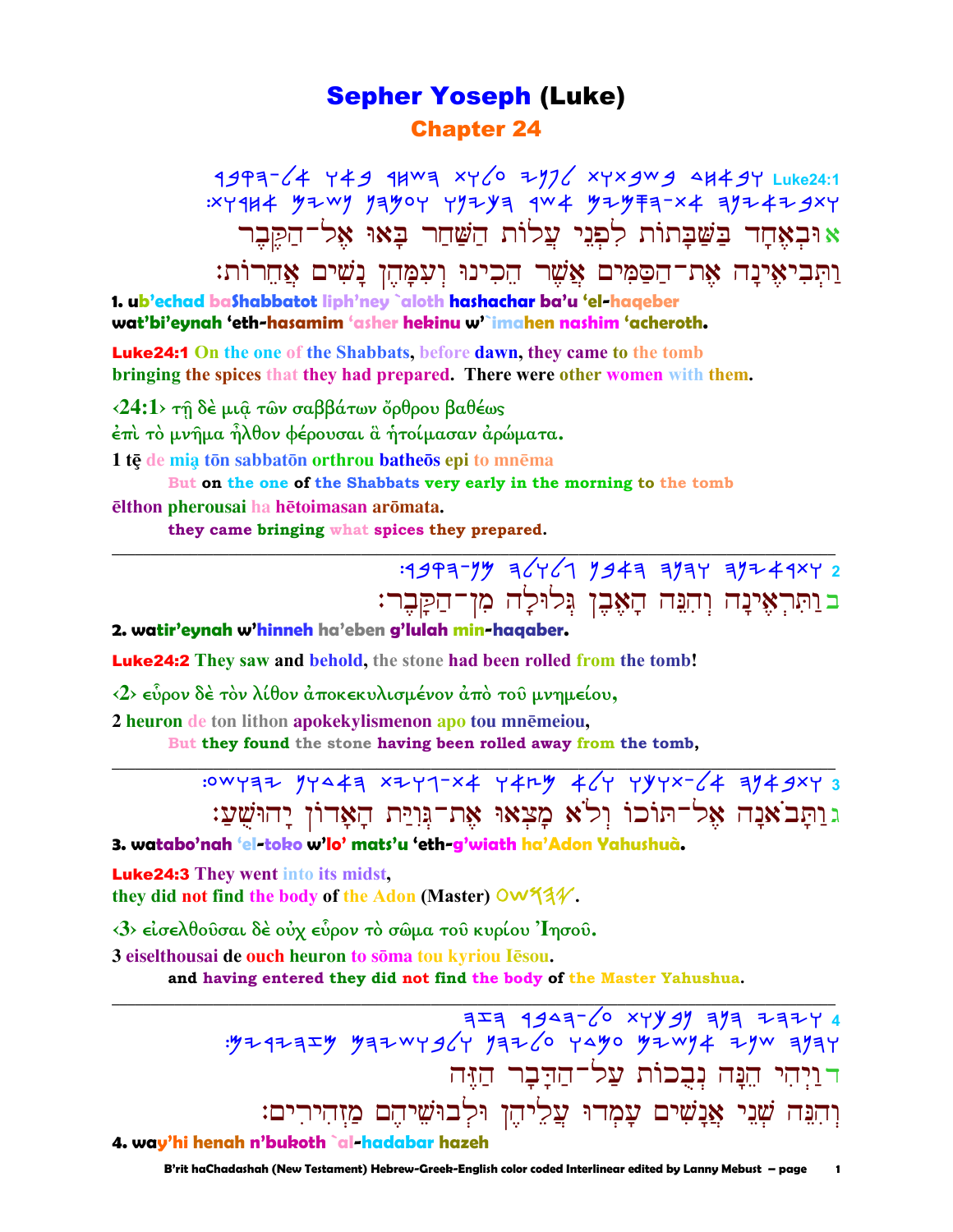### w'hinneh sh'ney 'anashim `am'du `aleyhen ul'busheyhem maz'hirim.

**Luke24:4** And it came to pass that they were confused about this matter, but behold, two men were standing over them, and their garments were brilliant!

(4) και έγένετο έν τω απορείσθαι αυτάς περι τούτου και ίδου άνδρες δύο έπέστησαν αύταις έν έσθητι άστραπτούση. 4 kai egeneto en tō aporeisthai autas peri toutou

And it came about while they were uncertain about this kai idou andres duo epestēsan autais en esthēti astraptousē. and behold two men stood by them in dazzling clothing.

> $7744$   $7777$   $7774$   $7747$   $7776$   $9776$   $1777$   $1777$   $1777$   $1777$   $1777$   $1777$   $1777$   $1777$ : 142x4 129 243-x4 31wpgx-34 13264 794427 הוַיִּפֹּל פַּחַד עֲלֵיהֵן וַתְּשִׁתַּחֲוֶינַה פִּנִיהֵן אַרְצַה וַיֹּאמְרוּ אֲלֵיהֵן מַה־תִּבְקֵשְׁנָה אֶת־הַחַי בִּין הַמֵּתִים:

5. wayipol pachad `aleyhen watish'tachaweynah p'neyhen 'ar'tsah wayo'm'ru 'aleyhen mah-t'bagesh'nah 'eth-hachay beyn hamethim.

**Luke24:5** Terror fell on them and they bowed down with their faces to the ground. They said to them. "Why do you seek the living One among the dead?"

<5> εμφόβων δε γενομένων αύτων και κλινουσών τα πρόσωπα είς την γην είπαν πρός αύτάς, Τί ζητείτε τον ζώντα μετά τών νεκρών· 5 emphobon de genomenon auton kai klinouson ta prosopa eis ten gen

Afraid and having become they and bowing their faces to the ground

eipan pros autas. Ti zēteite ton zonta meta ton nekron; they said to them, "Why are you seeking the living One among the dead?"

> ואיננו פה כי קם זכונה את אֲשֶׁר־הִבֶּר אֱלֵיכֶן בִּעוֹדֶנּוּ בַנֵּלִיל לֵאמֹר:

6. 'eynenu phoh ki gam z'kor'nah 'eth 'asher-diber 'aleyken b'`odenu baGalil le'mor.

**Luke24:6** "He is not here; for He has risen. **Remember what He had spoken to you while He was still in the Galil, saying,"** 

<6> οὐκ ἔστιν ὧδε, ἀλλὰ ἠγέρθη. μνήσθητε ὡς ἐλάλησεν ὑμῖν ἔτι ὢν ἐν τῆ Γαλιλαία 6 ouk estin hode, alla egerthe.

"He is not here, but was raised,

mnesthete hos elalesen hymin eti on en te Galilaia

remember how He spoke to you while being in Galilee"

\* 47 - 47 241 241 242 147 242 244 244 244 344 344<br>3/2 3/4 24 344 244 244 244 344 344 זכִּי צְרִיךְ בֶּן־הָאָדָם לְהִמָּסֵר לִידֵי אֲנַשִׁים חַטַּאִים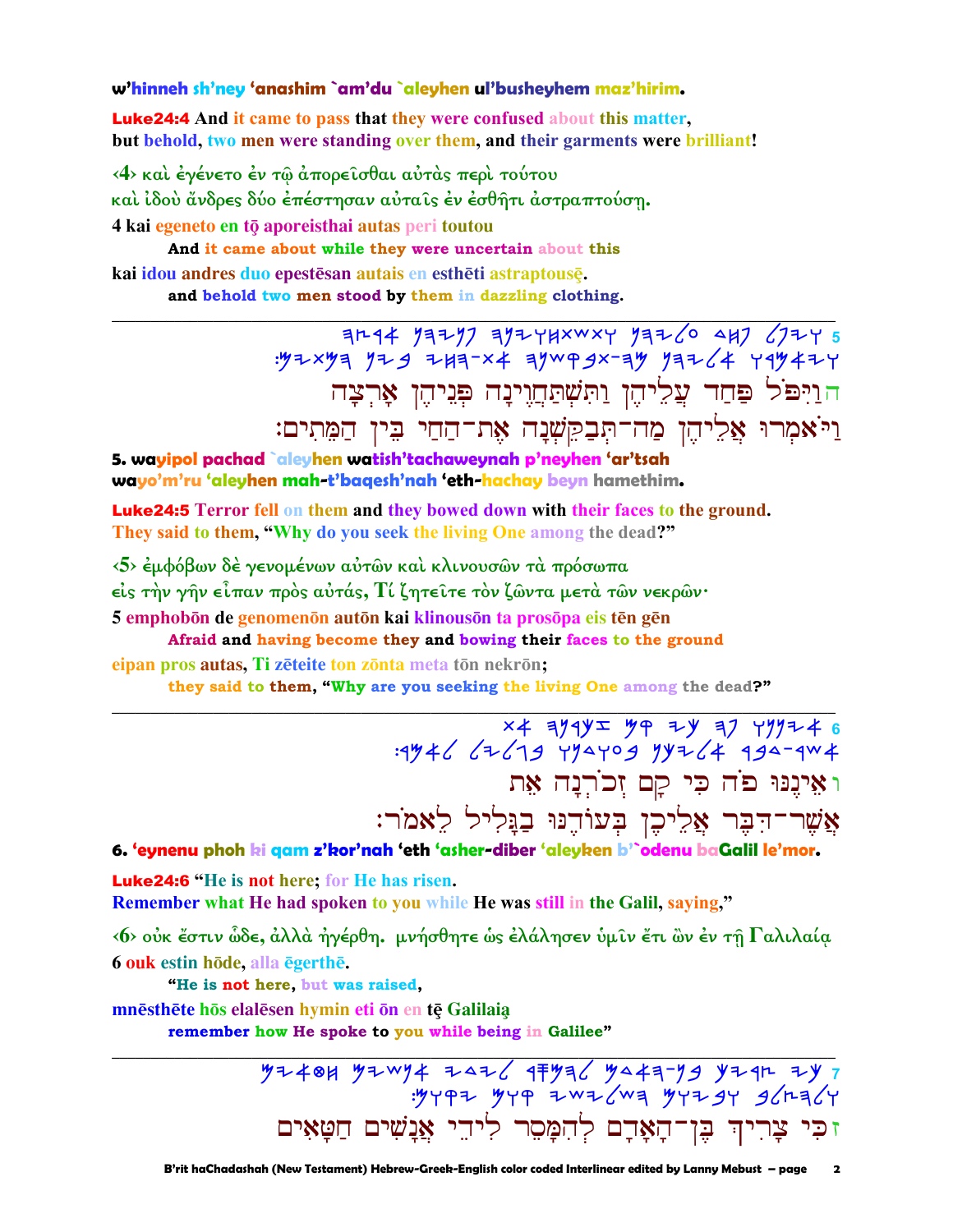## וּלְהִצָּלֵב וּבַיּוֹם הַשָּׁלְיֹשִׁי קוֹם יָקוּם:

: $4444 - x4 = 144$ 

חותזכורנה את־דִּבַרֵיו:

### 7, ki tsari'k Ben-ha'Adam l'himaser lidey 'anashim chata'im ul'hitsaleb ubayom hash'lishi qom yaqum.

**Luke24:7** "For the Son of Man must be handed over to the hands of sinful men and be crucified, but on the third day He shall surely rise."

<7> λέγων τον υίον του ανθρώπου ότι δει παραδοθήναι

είς χείρας άνθρώπων άμαρτωλών και σταυρωθήναι και τη τρίτη ήμέρα άναστήναι.

7 legon ton huion tou anthropou hoti dei paradothenai eis cheiras

"saying the Son of Man it is necessary to be delivered over into the hands anthrōpōn hamartōlōn kai staurōthēnai kai tē tritē hēmera anastēnai.

of sinful men and to be crucified and on the third day to rise again."

8. watiz'kor'nah 'eth-d'barayu.

**Luke24:8 They remembered His words.** 

<8> και έμνήσθησαν των ρημάτων αύτου. 8 kai emnēsthēsan tōn hrēmatōn autou. And they remembered His words.

> טותַשֹׁבְנָה מִן־הַקַּבְר וַתַּגְּדְנָה אֶת כָּל־הַדְּבָרִים הַאָּלֶה לְעַשְׁתֵּי הֵעֲשֵׂר וּלְכָל־הַנִּשָׁאֲרִים:

9. watashob'nah min-haqaber wataged'nah 'eth kal-had'barim ha'eleh l'`ash'tey he`asar ul'kal-hanish'arim.

**Luke24:9** So they returned from the tomb and told all these things to the eleven and to all the rest.

<9> και υποστρέψασαι άπο του μνημείου απήγγειλαν ταυτα πάντα τοις ένδεκα και πάσιν τοις λοιποις.

9 kai hypostrepsasai apo tou mnēmeiou apēggeilan tauta panta tois hendeka

And having returned from the tomb they reported all these things to the eleven kai pasin tois loipois.

and to all the others.

 $444443-x4$   $4442$   $x^2-24$   $x^2-24$   $x^2-1$   $x^2-1$   $x^2-1$ :XY9H43Y 9P07 44 97444Y 31HY37Y X76143 4744 3643 י וְאָלֵה הֵן אֲשֶׁר הִגִּידוּ אָל־הַשָּׁלִיחִים אָת־הַדִּבָרִים הַאָּלֶה מִרְיָם הַמַּגְדַלְית ויַהוּחָנָה וּמִרְיָם אֵם יַעֲקֹב וְהָאֲחֵרוֹת: 10. w'eleh hen 'asher higidu 'el-hash'lichim 'eth-had'barim ha'eleh Mir'vam haMag'dalith w'Yahuchanah uMir'yam 'em Ya`aqob w'ha'acheroth.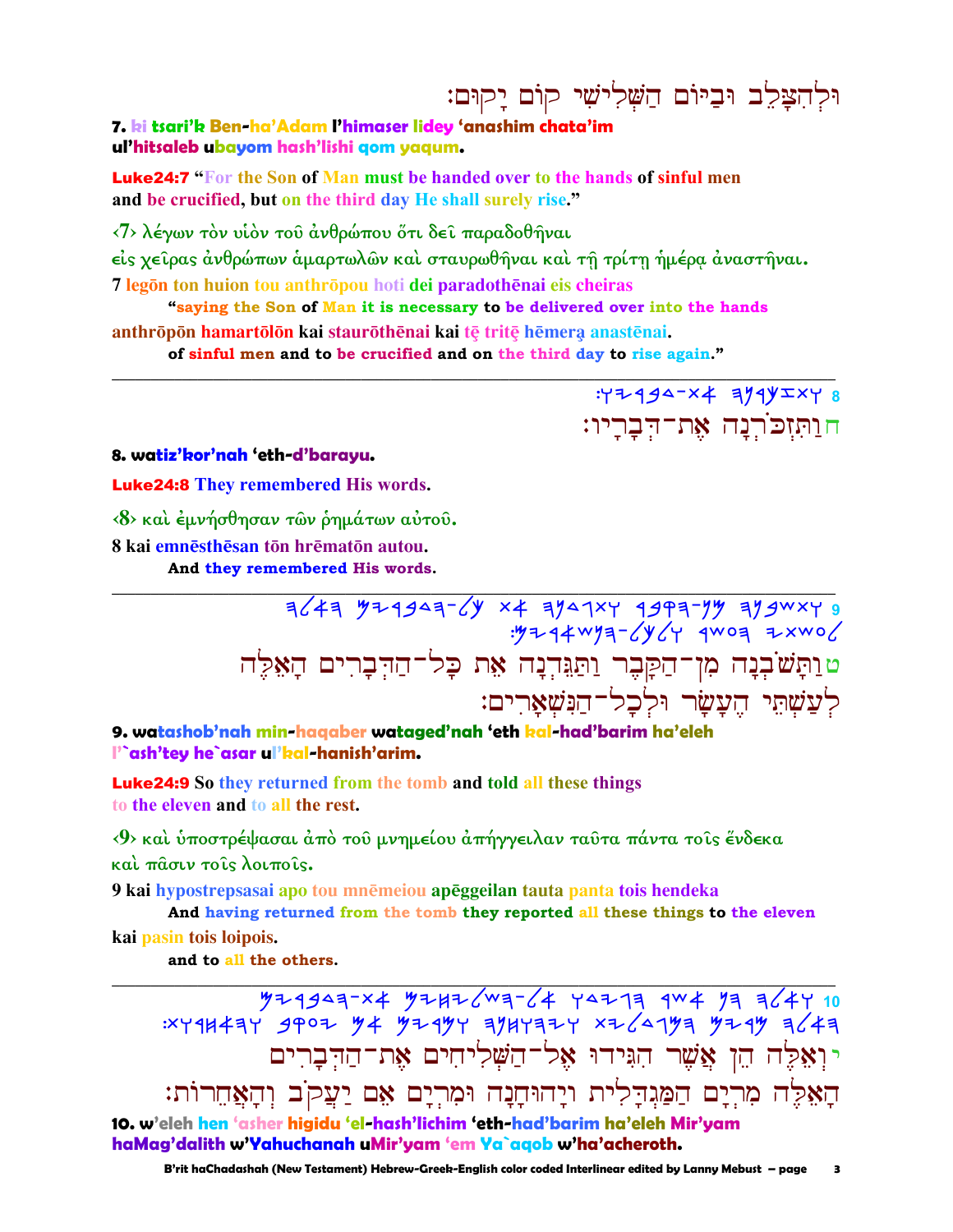**Luke24:10** Here are the ones that told these things to the apostles: Miryam HaMagdalith, and Yahuchanah, and Miryam the mother of Ya'aqob, and the others.

<10> ήσαν δέ ή Μαγδαληνή Μαρία και 'Ιωάννα και Μαρία ή 'Ιακώβου και αί λοιπαι σύν αύταις. «λεγον πρός τους άποστόλους ταυτα,

10 esan de he Magdalene Maria kai Ioanna kai Maria he Iakobou

Now there were Mary Magdalene and Joanna and Mary the mother of James kai hai loipai syn autais, elegon pros tous apostolous tauta,

and the others with them. They were telling to the apostles these things,

## $392$   $797947$   $467$   $9979709$   $97977999$   $779$   $9197999$ יאוְדִבְרֵיהֶן הָיוּ כְּדִבְרֵי־רִיק בִּעֵינֵיהֵם וִלֹא הֵאֵמִינוּ לַהֵן:

11. w'dib'reyhen hayu k'dib'rey-riq b'`eyneyhem w'lo' he'eminu lahen.

**Luke24:11** But their words were like the words of emptiness in their eves, and they did not believe them.

<11> και έφάνησαν ένώπιον αύτων ώσει λήρος τα ρήματα ταύτα,

και ήπίστουν αυταίς.

11 kai ephanēsan enōpion autōn hōsei lēros ta hrēmata tauta, and appeared before them as nosense these words.

kai epistoun autais.

and they were disbelieving them.

744-467 1944-467 1944-1467 1944-12<br>۳۳+۶۳ 1947-94×94 1944 344 1944 1944 1944 1944  $:377$   $4W4-\sqrt{0}$ יבוַיָּקָם פֶּטְרוֹס וַיָּרָץ אֶל־הַקֶּבֶר וַיַּשְׁקֵף וְלֹא־רָאָה כִּי אָם־הַתַּכְרִיכִים מֻנָּחִים שָׁם וַיָּשָׁב לִמְקוֹמוֹ מִשִׁתּוֹמֵם עַל־אֲשֶׁר נְחָיַה:

12. wavaaam Pet'ros wavarats 'el-haaeber wavash'aeph w'lo'-ra'ah ki 'im-hatak'rikim munachim sham wayashab lim'qomo mish'tomem `al-'asher nih'yah.

**Luke24:12** Petros (Kepha) arose and ran to the tomb and peered in, but he did not see anything but the burial garments resting there. so he returned to his place, astonished about what had happened.

 $\langle 12 \rangle$  Ό δέ Πέτρος άναστάς έδραμεν έπι το μνημείον και παρακύψας βλέπει τά όθόνια μόνα, και άπήλθεν πρός έαυτον θαυμάζων το γεγονός.

12 Ho de Petros anastas edramen epi to mnēmeion

But Peter having arisen ran to the tomb

kai parakuuas blepei ta othonia mona,

and having bent over he sees the linen cloths only,

kai apelthen pros heauton thaumazon to gegonos.

and he departed to himself about wondering the thing having happened.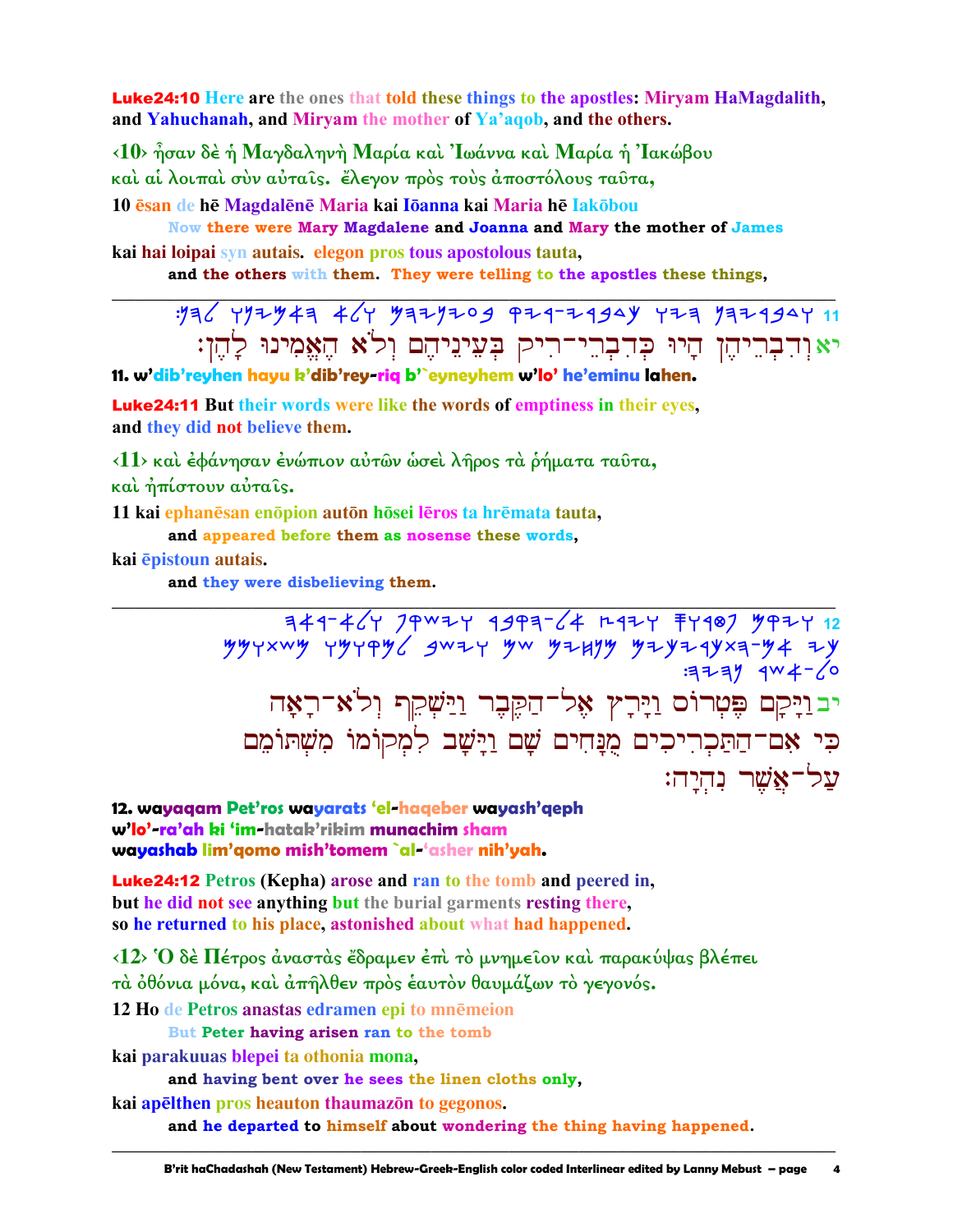יג וְהִנֵּה שְׁנַיִם מֵהֶם הָיוּ הֹלְכִים בְעָצֶם הַיּוֹם הַזֶּה אֶל־כִּפָר אֶחַד הַרְחֶק מִירוּשַׁלַיָם כִּשְׁשִׁים רִיס וּשָׁמוֹ עַמַּאוּס:

13. w'hinneh sh'nayim mehem hayu hol'kim b'`etsem hayom hazeh 'el-k'phar 'echad har'cheq miYrushalam k'shishim ris ush'mo `Amma'us.

**Luke24:13** Behold, two of them were walking on that same day to a certain village named Ammaus about sixty furlongs away from Yerushalam.

<13> Και ίδου δύο έξ αύτων έν αύτη τη ήμέρα ήσαν πορευόμενοι είς κώμην άπέχουσαν σταδίους εξήκοντα άπό Ίερουσαλήμ, η όνομα Έμμαους,

13 Kai idou duo ex auton en aute te hemera esan poreuomenoi eis komen And behold two of them on the same day were traveling to a village

apechousan stadious hexekonta apo Ierousalem, he onoma Emmaous, being distant sixty stadia from Jerusalem, to which is the name Emmaus,

> : 3643 xy 193-64 y 301-64 w 24 y 1941 14 ידוְהֵם נִדְבְּרוּ אִישׁ אֶל־רֵעֵהוּ עַל־כָל־הַקֹּרוֹת הַאֵּלֵה:

14. w'hem nid'b'ru 'ish 'el-re`ehu `al-kal-haqoroth ha'eleh.

**Luke24:14** They were speaking to each other about all these events.

<14> και αύτοι ώμίλουν πρός άλλήλους περι πάντων των συμβεβηκότων τούτων. 14 kai autoi hōmiloun pros allēlous

And they were speaking to one another peri pantōn tōn symbebēkotōn toutōn. concerning all these things having happened.

> טוּוַיִהִי הֶם מְּדַבְּרִים וּמְתְוַכִּחִים יָחֲד וְהִבֶּה יַהוּשִׁעַ עַצְמוֹ נְבַּשׁ וַיֵּלֵה**ְ אִ**תַּם:

15. way'hi hem m'dab'rim umith'wak'chim yachad w'hinneh Yahushuà `ats'mo nigash wayele'k 'itam.

**Luke24:15** And it came to pass that they were speaking and arguing together, behold, OW534 Himself approached and walked with them!

<15> και έγένετο έν τω δμιλεΐν αύτους και συζητεΐν

και αύτος Ίησους έγγίσας συνεπορεύετο αύτοις,

15 kai egeneto en tō homilein autous kai syzētein

And it came about while they talking and discussing these things

kai autos lēsous eggisas syneporeueto autois,

also Yahushua Himself having come near was traveling with them,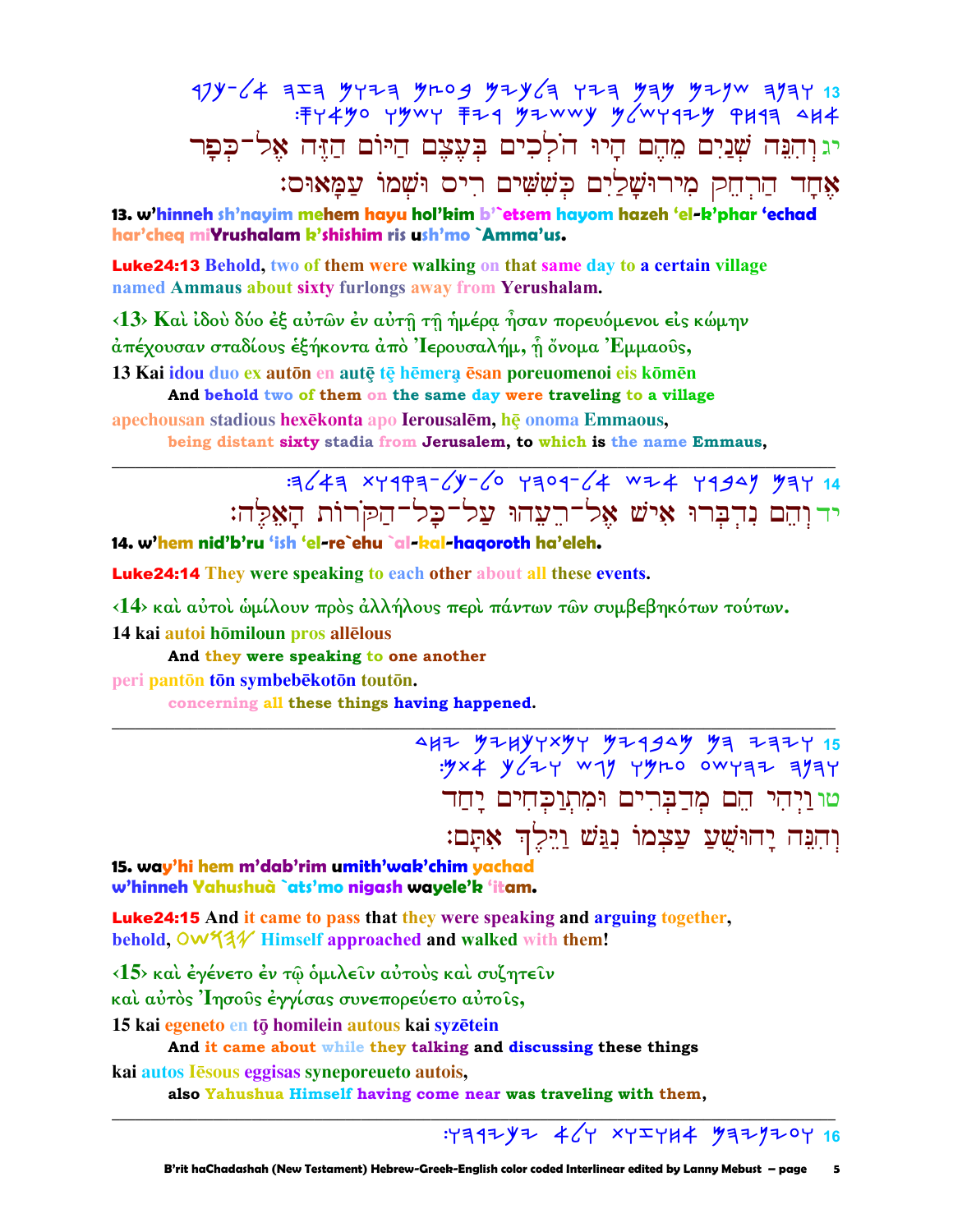טזוַעִינֵיהֶם אֲחוּזוֹת וְלֹא יַכִּירְהוּ:

16. w'eyneyhem 'achuzoth w'lo' yakiruhu.

**Luke24:16** But their eyes were blocked that they did not recognize Him.

<16> οι δέ όφθαλμοί αύτων έκρατούντο του μή έπιγνωναι αύτόν.

16 hoi de ophthalmoi auton ekratounto tou me epignonai auton.

but their eyes were held not to recognize Him.

 $.972702$   $.99777$   $.9907$   $.9999$   $.9947$   $.9979$   $.997$ יזויאמר אַלִיהֵם מַה הַדִּבְרִים הַאָּלֶה אֲשֶׁר אַתֵּם נֹשָׂאִים וְנוֹתְנִים בַּהֵם יַחְדַּו בַּדְרֶךְ וַיַּעֲמְדוּ וּפְנֵיהֶם זֹעֲפִים:

17. wayo'mer 'aleyhem mah had'barim ha'eleh 'asher 'atem nos'im w'noth'nim bahem yach'daw badare'k waya`am'du uph'neyhem zo`aphim.

**Luke24:17** He said to them, "What are these words that you are exchanging with each other as you are walking together on the road?" They stopped and their faces dejected.

<17> είπεν δέ πρός αύτούς, Τίνες οι λόγοι ούτοι ούς άντιβάλλετε πρός άλλήλους περιπατούντες; και έστάθησαν σκυθρωποί. 17 eipen de pros autous. Tines hoi logoi houtoi hous antiballete

And He said to them, "What words are these which you are exchanging pros allēlous peripatountes? kai estathēsan skythrōpoi.

with one another walking along?" And they stood with a sad look.

 $y \triangle 96$  =  $x \triangle 4$  +  $y \triangle 4$  +  $y \triangle 4$  +  $y \triangle 7$  +  $y \triangle 7$  +  $y \triangle 7$  +  $y \triangle 7$  +  $y \triangle 7$  +  $y \triangle 7$  +  $y \triangle 7$  +  $y \triangle 7$  +  $y \triangle 7$  +  $y \triangle 7$  +  $y \triangle 7$  +  $y \triangle 7$  +  $y \triangle 7$  +  $y \triangle 7$  +  $y \triangle 7$  +  $y \triangle 7$  +  $y \triangle 7$  +  $y \triangle 7$  + יחוַיַּעַן אָחָד מֶהֶם וּשָׁמוֹ קִלִיוֹפָס וַיֹּאמֶר אָלָיו הַאַתָּה לְבַדִּךְ ַּנֵּר בִּירוּשַׁלַיִם וְלֹא יַדְעָתַּ אֶת־אֲשֶׁר נַעֲשָׂה בְתוֹכָהּ בַיַּמִים הַאָּלֶה:

18. waya`an 'echad mehem ush'mo O'leyophas wayo'mer 'elayu ha'atah l'bad'ak gar biYrushalam w'lo' yada`'at 'eth-'asher na`asah b'thokah bayamim ha'eleh.

**Luke24:18** One of them whose name was Oeleophas answered. He said to Him, "Are You the only one residing in Yerushalam that does not know what have happened within it in these days?"

 $(18)$  αποκριθείς δέ είς ονόματι Κλεοπας είπεν πρός αυτόν, Σύ μόνος παροικείς 'Iερουσαλήμ καὶ οὐκ ἔγνως τὰ γενόμενα ἐν αὐτῆ ἐν ταῖς ἡμέραις ταύταις;

18 apokritheis de heis onomati Kleopas eipen pros auton,

And having answered one by name Cleopas said to Him,

Sv monos paroikeis Ierousalēm

"Are you the only one visiting Jerusalem

kai ouk egnōs ta genomena en autē en tais hēmerais tautais?

and you do not know the things having happened in it in these days?"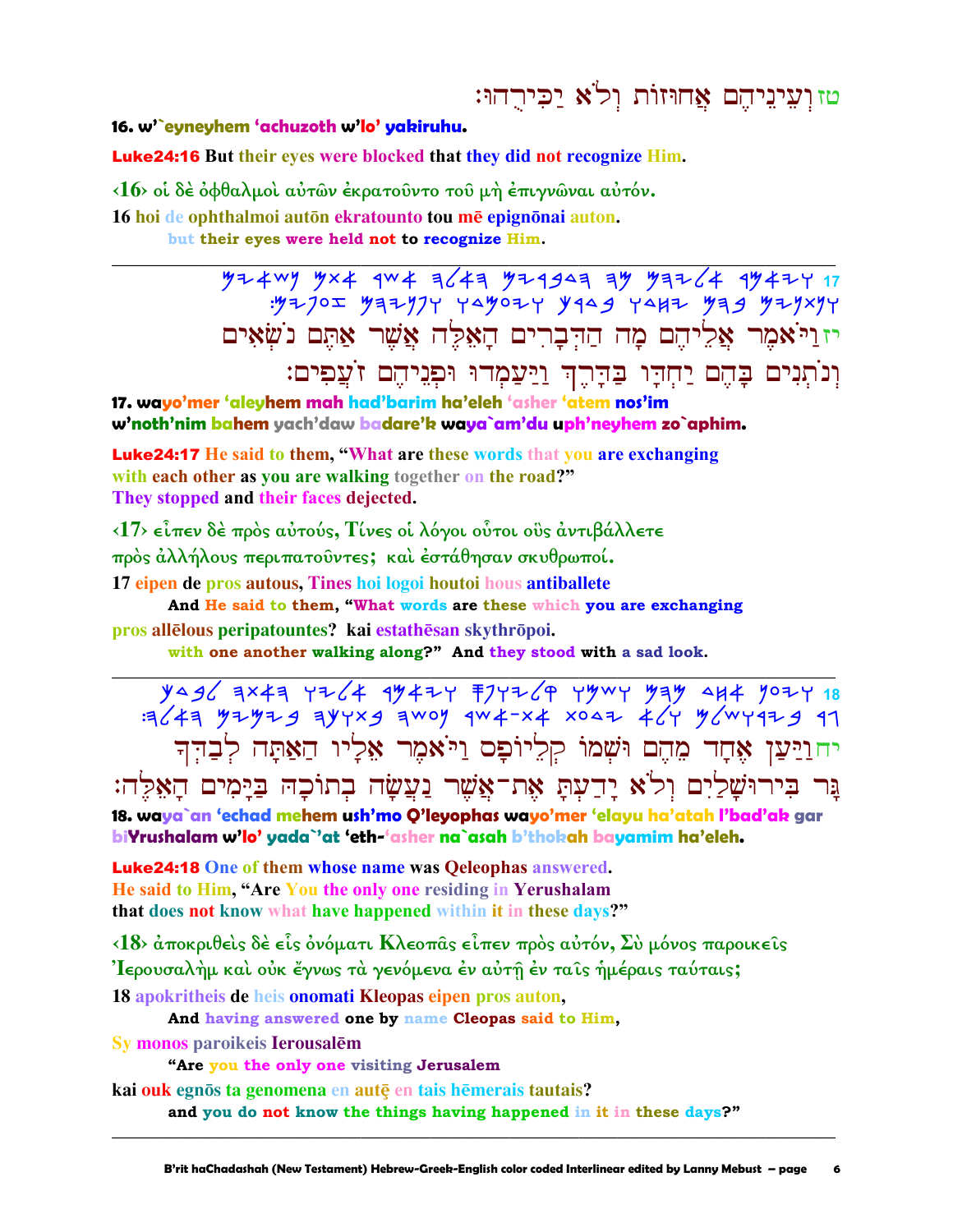owyaz awoy yz (4 yaz 12 + 22 ayy yaz (4 1942 19  $693$  1791 4299 w24 727 1w4 21297  $:$   $y$ oa- $(y + 1)/2$   $y + 1/4$   $y + 1/2$   $y + 1/4$ יט וַיֹּאמֶר אַלִיהֶם וּמַה הִיא וַיַּגִּידוּ אַלַיו מַעֲשֶׂה יַהוּשָׁעַ הַנַּצִרִי אֱשֶׁר הַיַּה אָישׁ נַבִיא גִּבּוֹר בִּפֹעַל וּבאֹמֵר לִפְנִי הַאָלֹהִים ולִפְנֵי כַּל<sup>ְ–</sup>הַעַם:

**19. wayo'mer 'aleyhem umah hi' wayagidu 'elayu ma`aseh Yahushuà haNats'ri 'asher hayah 'ish nabi' gibor b'pho`al ub'omer liph'ney ha'Elohim w'liph'ney kal-ha`am.**

Luke24:19 **He said to them, "What is it?" And they told Him,**  "The incident of  $\text{OW73}\%$  the Natsri, who was a prophet mighty in works **and in speech in presence of the Elohim and in presence of all the people,"** 

**‹19› καὶ εἶπεν αὐτοῖς, Ποῖα; οἱ δὲ εἶπαν αὐτῷ,** 

**Τὰ περὶ Ἰησοῦ τοῦ Ναζαρηνοῦ, ὃς ἐγένετο ἀνὴρ προφήτης δυνατὸς ἐν ἔργῳ καὶ λόγῳ ἐναντίον τοῦ θεοῦ καὶ παντὸς τοῦ λαοῦ,** 

19 kai eipen autois, Poia? hoi de eipan autō,

**And He said to them, "What things?" And they said to Him,**

**Ta peri Iesou tou Nazarenou, hos egeneto aner prophetes dynatos** 

**"The things about Yahushua the Nazarene, who was a man, a prophet powerful en ergō** kai logō enantion **tou theou kai pantos tou laou**,

 **in deed and word before the Elohim and all the people,"** 

**\_\_\_\_\_\_\_\_\_\_\_\_\_\_\_\_\_\_\_\_\_\_\_\_\_\_\_\_\_\_\_\_\_\_\_\_\_\_\_\_\_\_\_\_\_\_\_\_\_\_\_\_\_\_\_\_\_\_\_\_\_\_\_\_\_\_\_\_\_\_\_\_\_\_\_\_\_\_\_\_\_\_\_\_\_\_\_\_\_\_\_\_\_** :whbleyw twm-fpcml whrygsh wnynqzw Mylwdgh wnynhkw **20**  כוכֹהֲנֵינוּ הַגָּדוֹלִים וּזָקֵנִינוּ הִסְגִּירֻהוּ לִמְשָׁפַּט־מָוֵת וַיִּצִלְבְהוּ:

**20. w'kohaneynu hag'dolim uz'qeneynu his'giruhu l'mish'pat-maweth wayits'l'buhu.**

Luke24:20 **But our chief priests and our elders arrested Him for the sentence of a death and crucified Him.** 

**\_\_\_\_\_\_\_\_\_\_\_\_\_\_\_\_\_\_\_\_\_\_\_\_\_\_\_\_\_\_\_\_\_\_\_\_\_\_\_\_\_\_\_\_\_\_\_\_\_\_\_\_\_\_\_\_\_\_\_\_\_\_\_\_\_\_\_\_\_\_\_\_\_\_\_\_\_\_\_\_\_\_\_\_\_\_\_\_\_\_\_\_\_**

**‹20› ὅπως τε παρέδωκαν αὐτὸν οἱ ἀρχιερεῖς καὶ οἱ ἄρχοντες ἡµῶν εἰς κρίµα θανάτου καὶ ἐσταύρωσαν αὐτόν.** 

**20 hopōs te paredōkan auton hoi archiereis kai hoi archontes hēmōn** 

**"how both delivered over Him the chief priests and our authorities eis krima** thanatou kai estaurosan auton.

**to a condemnation of death and they crucified Him.** 

 larcy-ta lagl dytoh awh-hz yk wnywq wnjnaw **21**   $:14$  ywoy  $x+y$  yyza yzya xw/w  $12$  axoy כאוַאֲנַחְנוּ קִוּינוּ כִּי זֶה־הוּא הֶעָתִיד לִגְאֹל אָת־יִשְׂרָאָל וִ עַתַּה זֶה שָׁלֹשֶׁת יַמִים הַיּּוֹם מֵאֵז נַעֲשׂוֹ אֶלֶה:

**21. wa'anach'nu qiuinu ki zeh-hu' he`athid lig'ol 'eth-Yis'ra'El w'`atah zeh sh'lsheth yamim hayom me'az na`aso 'eleh.**

Luke24:21 **We had hoped that He would ultimately redeem Yisra'El,**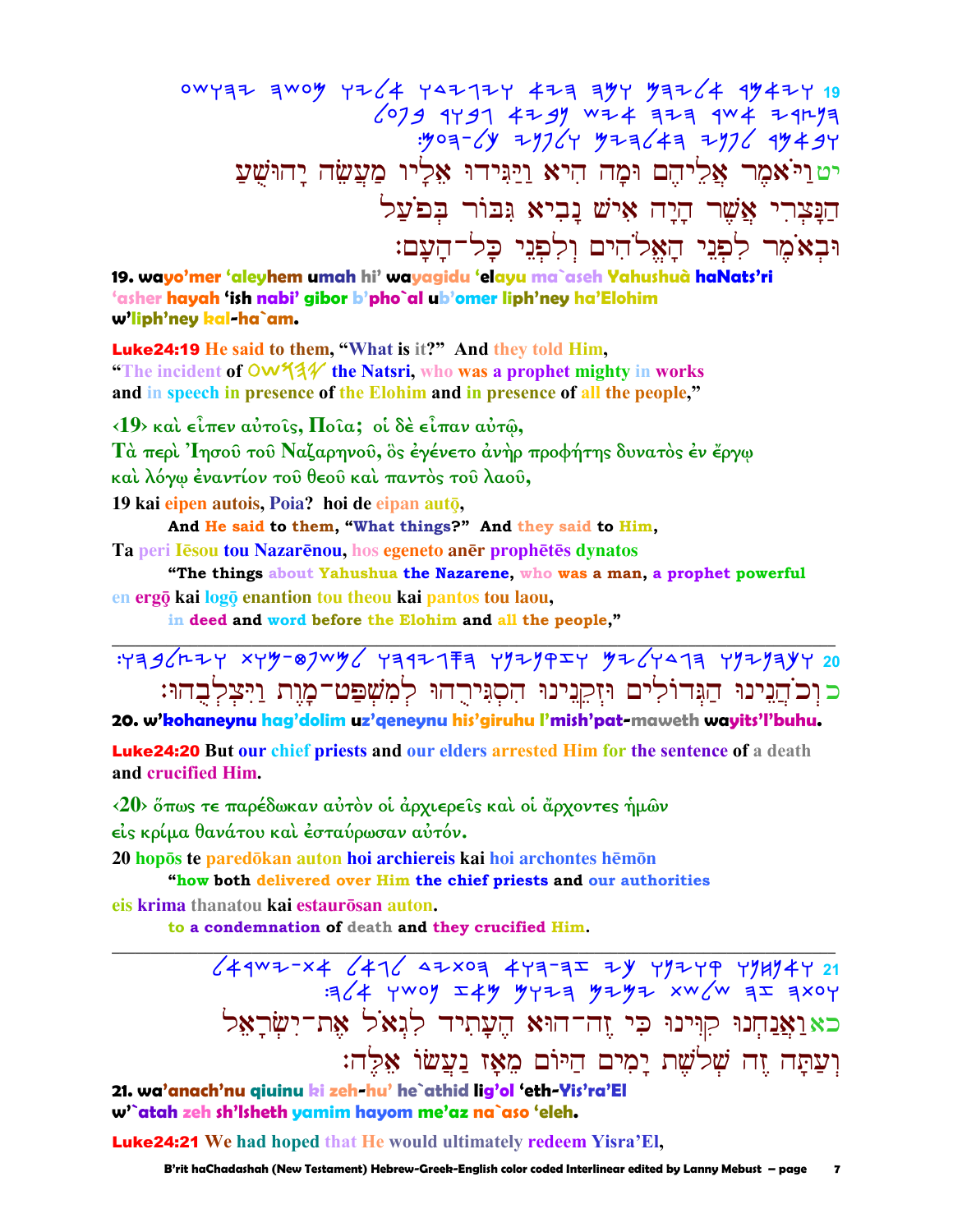but besides all this, today it has been three days since these things happened.

 $\langle 21 \rangle$  ήμεις δέ ήλπίζομεν ότι αύτός έστιν ο μέλλων λυτρουσθαι τον Ίσραήλ· άλλά γε και σύν πασιν τούτοις τρίτην ταύτην ήμέραν άγει άφ' ού ταυτα έγένετο. 21 hemeis de elpizomen hoti autos estin ho mellon lytrousthai ton Israel; But we were hoping that He is the one about to redeem Israel.

alla ge kai syn pasin toutois tritēn tautēn hēmeran

But also with all these things this, the third day,

agei aph' hou tauta egeneto.

passes from which these things came about.

כב אֵכֵּא שֶׁגֲם־נַשִׁים מִקְרְבֵּנוּ הֶחֱרִידְנוּ אֲשֵׁר־קִדְמוּ בַבֹקֵר לָבֹא אָל־הַקָּבֵר:

22. 'ela' shegam-nashim miqir'benu hecheridunu 'asher-gid'mu baboger labo' 'el-hagaber.

**Luke24:22** But that women, too, from among us have alarmed us, in that they rose early to go to the tomb in the morning,

 $\langle 22 \rangle$  άλλά και γυναίκές τινες έξ ήμων εξέστησαν ήμας. γενόμεναι όρθριναι έπι το μνημείον,

22 alla kai gynaikes tines ex hēmōn exestēsan hēmas; But also some women among us amazed us.

genomenai orthrinai epi to mnēmeion

Having been early at the tomb.

 $7/3$   $4/4$   $7/4$   $4/4$   $4/4$   $4/4$   $4/4$   $4/4$   $4/4$   $4/4$   $4/4$   $4/4$   $4/4$   $4/4$   $4/4$   $4/4$   $4/4$   $4/4$   $4/4$   $4/4$   $4/4$   $4/4$   $4/4$   $4/4$   $4/4$   $4/4$   $4/4$   $4/4$   $4/4$   $4/4$   $4/4$   $4/4$   $4/4$   $4/4$   $4/4$   $4/4$   $4/4$  $774$   $473 - 79$   $974$  $443$   $9794$  $49$   $349 - 91$   $141$   $74$ כגולא מצאו את־גּוַיַּתוֹ וַתַּבֹאנַה וַתַּגְּדְנַה כִּי רַאוּ גַּם־מַרְאָה מַלְאָכִים הָאֹמְרִים כִּי־הוּא חָי:

23. w'<mark>lo' mats'u 'eth-g'wiatho watabo'nah wataged'nah</mark> ki ra'u gam-mar'eh mal'akim ha'om'rim ki-hu' chav.

**Luke24:23** but they did not find His body. Then they came and reported that they also saw a vision of messengers saying that He was alive.

 $\langle 23 \rangle$  και μή ευρούσαι το σώμα αυτού ήλθον λέγουσαι

και όπτασίαν άγγέλων έωρακέναι, οϊ λέγουσιν αύτον ζήν.

23 kai mē heurousai to soma autou elthon legousai

And not having found His body they came saying

kai optasian aggelōn heōrakenai, hoi legousin auton zēn. also a vision of angels to have seen, who say Him to live.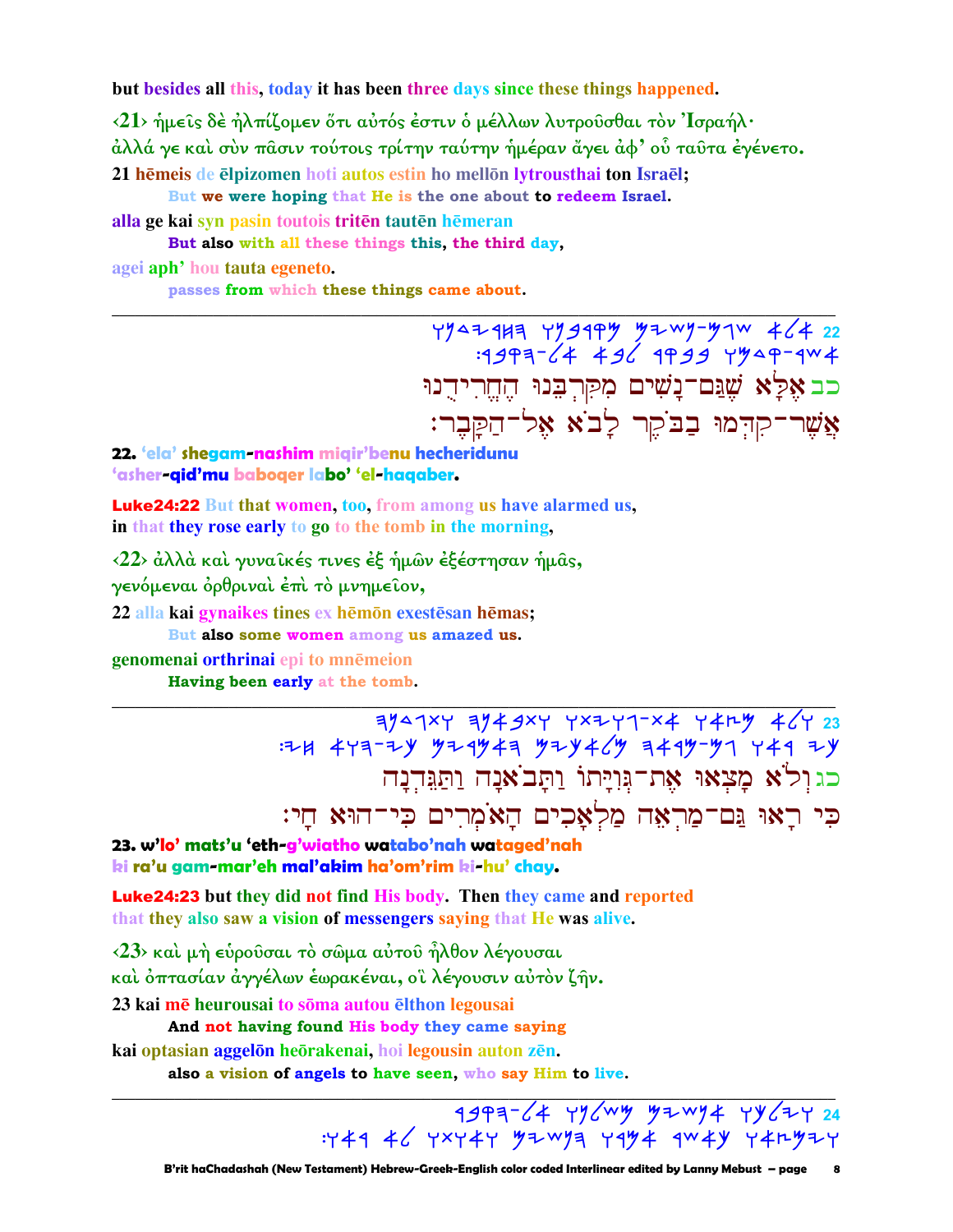# כד וַיֵּלְכוּ אֲנַשִׁים מִשֶּׁלַנוּ אָל־הַקַּבֶר וַיְּמְצְאוּ כַּאֲשֶׁר אַמְרוּ הַנַּשִׁים וְאוֹתוֹ לֹא רַאוּ:

### 24. wavel'ku 'anashim mishelanu 'el-haaaber wayim'ts'u ka'asher 'am'ru hanashim w'otho lo' ra'u.

**Luke24:24 Some men with us went to the tomb** and found it just as the women had said, and they did not see Him.

 $\langle 24 \rangle$  και άπήλθόν τινες των συν ήμιν έπι το μνημείον καὶ εὗρον οὕτως καθὼς καὶ αἱ γυναῖκες εἶπον, αὐτὸν δὲ οὐκ εἶδον. 24 kai apelthon tines ton syn hemin epi to mnemeion,

And departed some of the ones with us to the tomb.

kai heuron houtos kathos kai hai gynaikes eipon, auton de ouk eidon.

and they found it so, just as also the women said, but Him they did not see.

xoa Z 177 47764 4974 4974 25<br>3yz4zgyz rael (Ygyzyti) 4wp-4459 7 כהולאמר אליהם הוי חסרי דעת וִכְבָדֵי לֵב מֵהַאֲמִין בִּכוֹל אֲשֶׁר־דִּבְּרוּ הַנִּבְיאִים:

25. wayo'mer 'aleyhem

hoy chas'rey da`ath w'kib'dey leb meha'amin b'kol 'asher-dib'ru han'bi'im.

Luke24:25 He said to them, "Alas, you who lack knowledge and slow of heart to believe in all that the prophets have spoken!"

 $\langle 25 \rangle$  και αυτός είπεν πρός αυτούς,  $\Omega$  ανόητοι

καὶ βραδεῖς τῆ καρδία τοῦ πιστεύειν ἐπὶ πᾶσιν οἷς ἐλάλησαν οἱ προφῆται·

25 kai autos eipen pros autous, O anoetoi

And He said to them, "O foolish ones

kai bradeis tē kardia tou pisteuein epi pasin hois elalēsan hoi prophētai; and slow in heart to believe in all which spoke the prophets."



26. halo' `al-haMashiyach hayah lis'bol 'eth-kal-zo'th ul'hikanes bik'bodo.

**Luke24:26 "Was it not necessary for the Mashiyach to bear all these things** and to be brought into His glory?"

<26> ούχι ταῦτα ἔδει παθεῖν τον Χριστον και είσελθεῖν είς την δόξαν αὐτοῦ; 26 ouchi tauta edei pathein ton Christon

"Was it not these things necessary for to suffer the Anointed One

kai eiselthein eis tēn doxan autou?

and to enter into His glory?"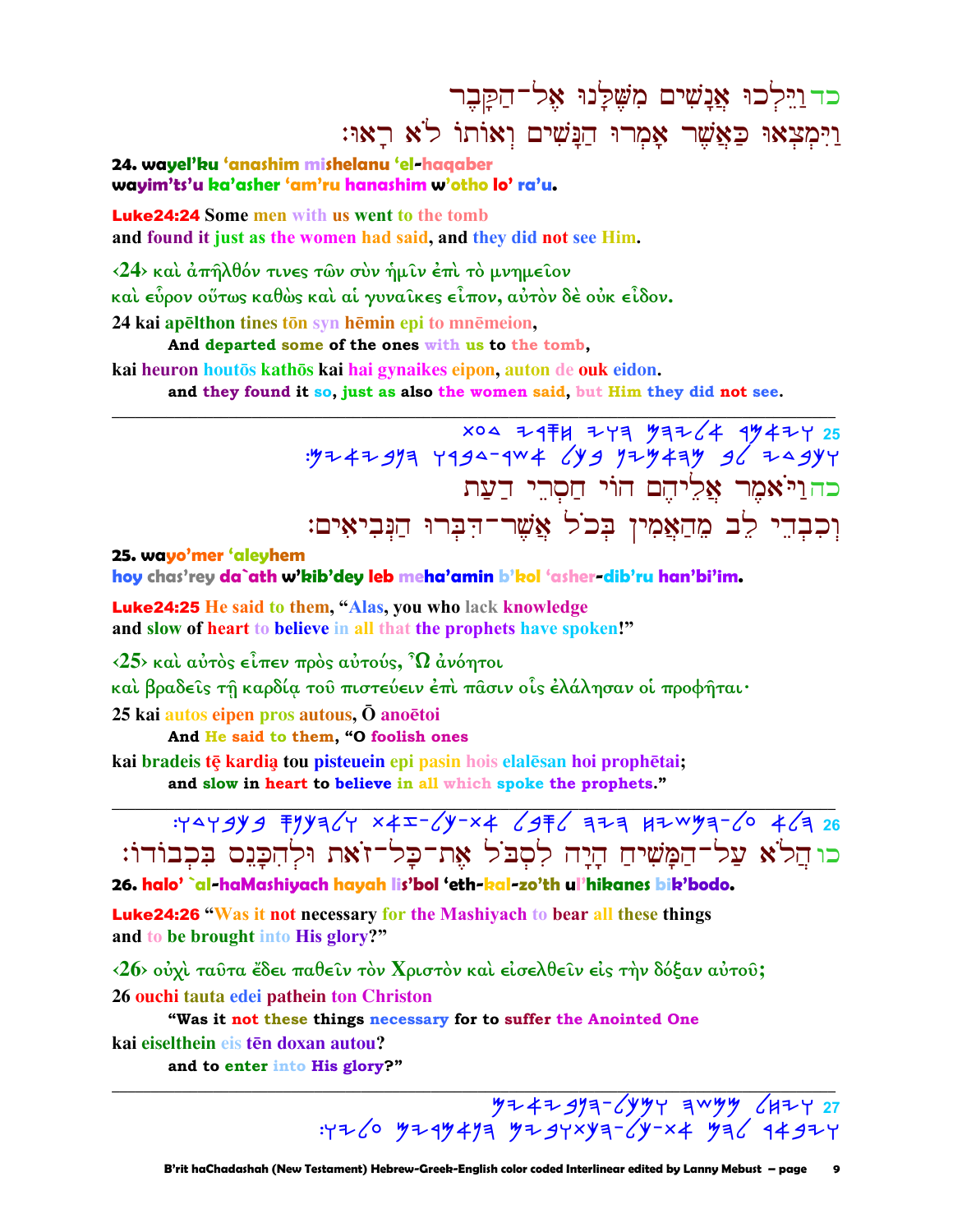## כזויחל ממשה ומכל־הנביאים וַיִּבְאֵר לַהֵם אַת־כַּל־הַכִּתוּבִים הַגָּאֵמַרִים עַלַיו:

27. wayachel miMosheh umikal-han'bi'im way'ba'er lahem 'eth-kal-hak'thubim hane'emarim `alayu.

**Luke24:27** Then He began with Mosheh and with all the prophets and explained to them all of the Scriptures that spoke about Him.

<27> και άρξάμενος άπό Μωϋσέως και άπό πάντων των προφητών διερμήνευσεν αύτοις έν πάσαις ταις γραφαις τα περί έαυτου. 27 kai arxamenos apo Mōuseōs kai apo pantōn tōn prophētōn

And having begun from Moses and from all the prophets

diermēneusen autois en pasais tais graphais ta peri heautou.

He explained to them in all the scriptures the things concerning Himself.

 $75\%$  34  $-4\%$  34  $-4\%$  34  $-4\%$  34  $-4\%$ <br>34  $-1\%$  34  $-1\%$  34  $-1\%$ כחוַיִּקְרִבוּ אֶל־הַכִּפָר אֲשֶׁר־הֶם הֹלְכִים שַׁמַּה וַיָּשֶׂם פַּנָיו וַיִחִי כִּחֹלֵךְ לוֹ לְדַרְכּוֹ:

28. wayig'r'bu 'el-hak'phar 'asher-hem hol'kim shamah wayasem panayu way'hi k'hole'k lo l'dar'ko.

**Luke24:28** They came near the village to which they were going there, and He set His face as if He were going on His Way.

<28> Και ήγγισαν είς την κώμην ού έπορεύοντο, και αύτος προσεποιήσατο πορρώτερον πορεύεσθαι. 28 Kai ēggisan eis tēn kōmēn hou eporeuonto,

And they drew near to the village where they were traveling

kai autos prosepoiesato porroteron poreuesthai.

and He acted as though to travel farther.

0713 440-X0 ZY YYX4 34W 444 Y4-Y41272Y 29  $.9x4$   $x9w$   $x793$   $497y$   $9779$  9897 כטוַיִפְצְרוּ־בוֹ לֵאמֹר שָׁבָה אָתֲנוּ כִּי עָת־עֲרֵב הִגִּיעַ וְנַטָה הַיּוֹם וַיַּבֹא הַבַּיִתַה לַשָּׁבֶת אִתַּם:

29. wayiph'ts'ru-bo le'mor sh'bah 'itanu ki `eth-`ereb higi`a w'natah hayom wayabo' habay'thah lashebeth 'itam.

**Luke24:29** But they urged Him, saying, "Stay with us, for the time of evening, and the day has stretched on." So He entered the house to stay with them.

<29> και παρεβιάσαντο αύτον λέγοντες, Μεΐνον μεθ' ήμων, ότι προς έσπέραν έστιν καὶ κέκλικεν ἤδη ἡ ἡμέρα, καὶ εἰσῆλθεν τοῦ μεῖναι σὺν αὐτοῖς,

29 kai parebiasanto auton legontes, Meinon meth' hēmōn, hoti pros hesperan And they strongly urged Him saying, "Stay with us, because towards evening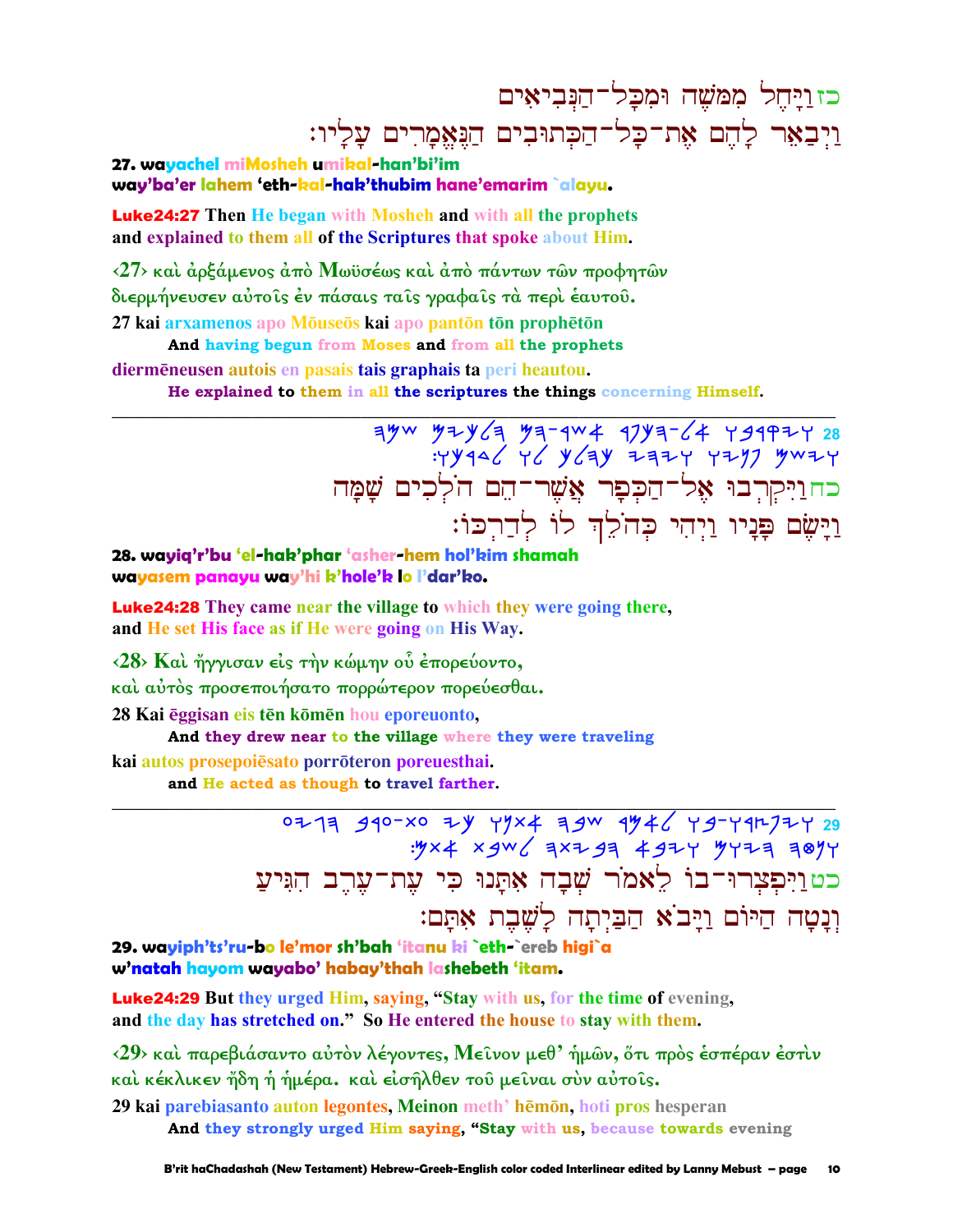estin kai kekliken ēdē hē hēmera. kai eisēlthen tou meinai syn autois. it is and has declined already the day." And He entered to stay with them.

לְוַיְהִי כַּאֲשֵׁר הֵסֵב עִפְהֶם וַיִּקַח אֶת־הַלָּהֶם וַיִּבָרְךָ וַיִּבְצַע וַיִּתְּן לָהֵם:

30. way'hi ka'asher heseb `imahem wayiqach 'eth-halachem way'bare'k wayib'tsa` wayiten lahem.

**Luke24:30** And it came to pass when He reclined with them, He took the bread, blessed it, broke it and He gave it to them.

<30> και έγένετο έν τῷ κατακλιθῆναι αὐτὸν μετ' αὐτῶν λαβὼν τὸν ἄρτον εὐλόγησεν και κλάσας έπεδίδου αυτοίς.

30 kai egeneto en tō kataklithēnai auton met' autōn

And it came about while He was reclining at table with them

labon ton arton eulogesen

having taken the bread He blessed it

kai klasas epedidou autois:

and having broken it He was giving it to them.

### $:$  "yazyzo y 490 PYH 4474 4744 yazyzy "yazyzo ayup7xy" לא וַתְּפַּקַחְנָה עִינִיהֵם וַיַּכִּירִהוּ וְהוּא חַמַק עַבָר מֵעֵינֵיהֵם:

31. watipagach'nah `eyneyhem wayakiruhu w'hu' chamag `abar me`eyneyhem.

**Luke24:31** Then their eyes were opened and they recognized Him, but He turned aside and passed from their eyes!

<31> αύτων δέ διηνοίχθησαν οι όφθαλμοι και επέγνωσαν αύτόν· και αύτος άφαντος έγένετο άπ' αύτων.

31 autōn de diēnoichthēsan hoi ophthalmoi kai epegnōsan auton;

And of them were opened the eyes and they recognized Him.

kai autos aphantos egeneto ap<sup>3</sup> auton.

And He became invisible from them.

79999 79996 7799 7469 7909-64 799477 32<br>344 344 4994 7944 7945-747 4× 7944 7944 לבויאמרו איש אל־ריעהו הלא בער היה לבבנו בקרבנו בְּדַבְּרוֹ אֶלֵינוּ בַּהֵרֵךְ וַיִּפְתַּר־לָנוּ אֶת הַכִּתוּבִים:

32. wayo'm'ru 'ish 'el-re`ehu halo' bo`er hayah l'babenu b'gir'benu b'dab'ro 'eleynu badere'k wayiph'tar-lanu 'eth hak'thubim.

**Luke24:32** They said to one another, "Were our hearts not burning within us as He spoke to us on the road and interpreted the Scriptures to us?"

 $\langle 32 \rangle$  και είπαν προς άλλήλους, Ουχι ή καρδία ήμων καιομένη ήν [έν ήμιν]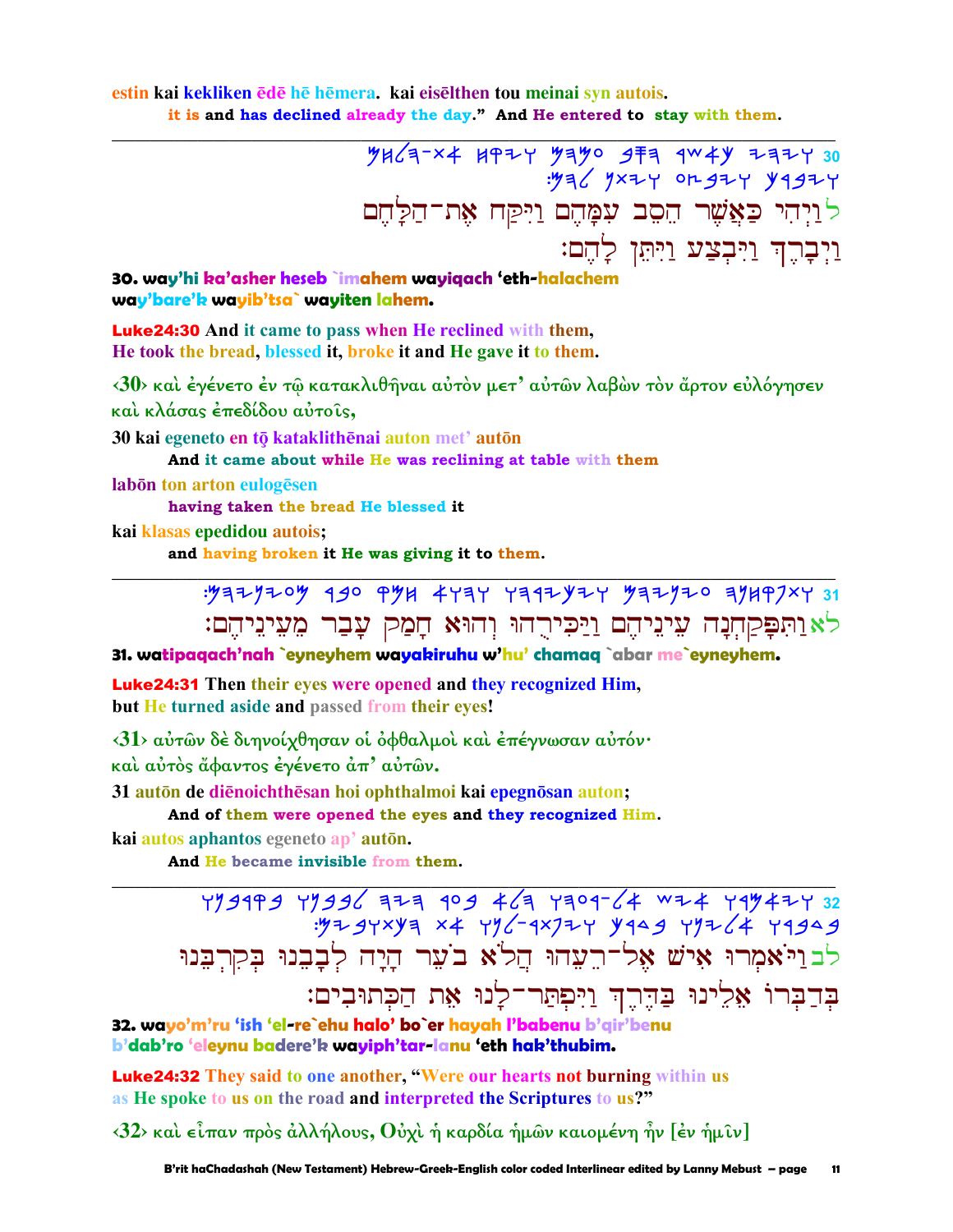ώς ἐλάλει ήμῖν ἐν τῆ ὁδῷ, ὡς διήνοιγεν ἡμῖν τὰς γραφάς;

32 kai eipan pros allēlous, Ouchi hē kardia hēmōn kaiomenē ēn [en hēmin]

And they said to one another, "Were not our hearts burning within us

hōs elalei hēmin en tē hodō, hōs diēnoigen hēmin tas graphas?

as He was speaking to us on the road, as He was opening to us the scriptures."

 $4/47$  +  $4/47$  +  $4/47$  +  $4/47$  +  $4/47$  +  $4/47$  +  $4/47$  +  $4/47$  +  $4/47$  +  $4/47$  +  $4/47$  +  $4/47$  +  $4/47$  +  $4/47$  +  $4/47$  +  $4/47$  +  $4/47$  +  $4/47$  +  $4/47$  +  $4/47$  +  $4/47$  +  $4/47$  +  $4/47$  +  $4/47$  +  $4/47$ :4HZ 476/99 494 4x4 4w4-x44 4w09 7xw0-x4 44r477 לגוַיַקוּמוּ בַּשָּׁעָה הַהִיא וַיַּשׁוּבוּ יִרוּשָׁלַָם

ַרַיִּמְצְאוּ אֶת־עַשְׁתֵּי הֶעָשָׂר וְאֶת־אֲשֶׁר אִתָּם וְהֵם נִקְהָלִים יָחַד:

33. wayaqumu basha`ah hahi' wayashubu Y'rushalayim wayim'ts'u 'eth-`ash'tey he`asar w'eth-'asher 'itam w'hem nig'halim yachad.

**Luke24:33** And they arose that hour and returned to Yerushalam, and found the eleven and those who were with them. They were assembled together,

<33> και άναστάντες αύτη τη ώρα υπέστρεψαν είς Ιερουσαλήμ καὶ εὗρον ἠθροισμένους τοὺς ἔνδεκα καὶ τοὺς σὺν αὐτοῖς,

33 kai anastantes autē tē hōra hypestrepsan eis Ierousalēm,

And having arisen this very hour they returned to Jerusalem,

kai heuron ēthroismenous tous hendeka kai tous syn autois,

and they found having been gathered together the eleven and the ones with them,



34. w'om'rim 'aken gam ha'Adon min-hamethim w'nir'ah 'el-Shim'`on.

**Luke24:34 saying, "Surely the Adon (Master) has risen from the dead** and appeared to Shimeon."

<34> λέγοντας ότι όντως ήγέρθη ο κύριος και ώφθη Σίμωνι.

34 legontas hoti ontos egerthe ho kyrios kai ophthe Simoni.

saying that "really was raised the Master and he appeared to Simon."

y 149 719 1w 4 x 4 7 7 7 7 7 7 7 7 7 7 3 5 : MH / 3 x 0 x 0 x 0 x 4 y 3 4 x 4 x 4 y להוַיְסַפְּרוּ גַּם־הֵם אֵת אֲשֶׁר קָרָם בַּדְרֶךְ ואת אַשר הכירהוּ בבציעת הלחם:

35. way'sap'ru gam-hem 'eth 'asher qaram badare'k w'eth 'asher hikiruhu bib'tsi`ath halachem.

**Luke24:35** They also told what had happened to them on the road and that they recognized Him in the breaking of the bread.

 $\langle 35 \rangle$  και αύτοι έξηγούντο τα έν τη όδω καὶ ὡς ἐγνώσθη αὐτοῖς ἐν τῆ κλάσει τοῦ ἄρτου. 35 kai autoi exegounto ta en te hodo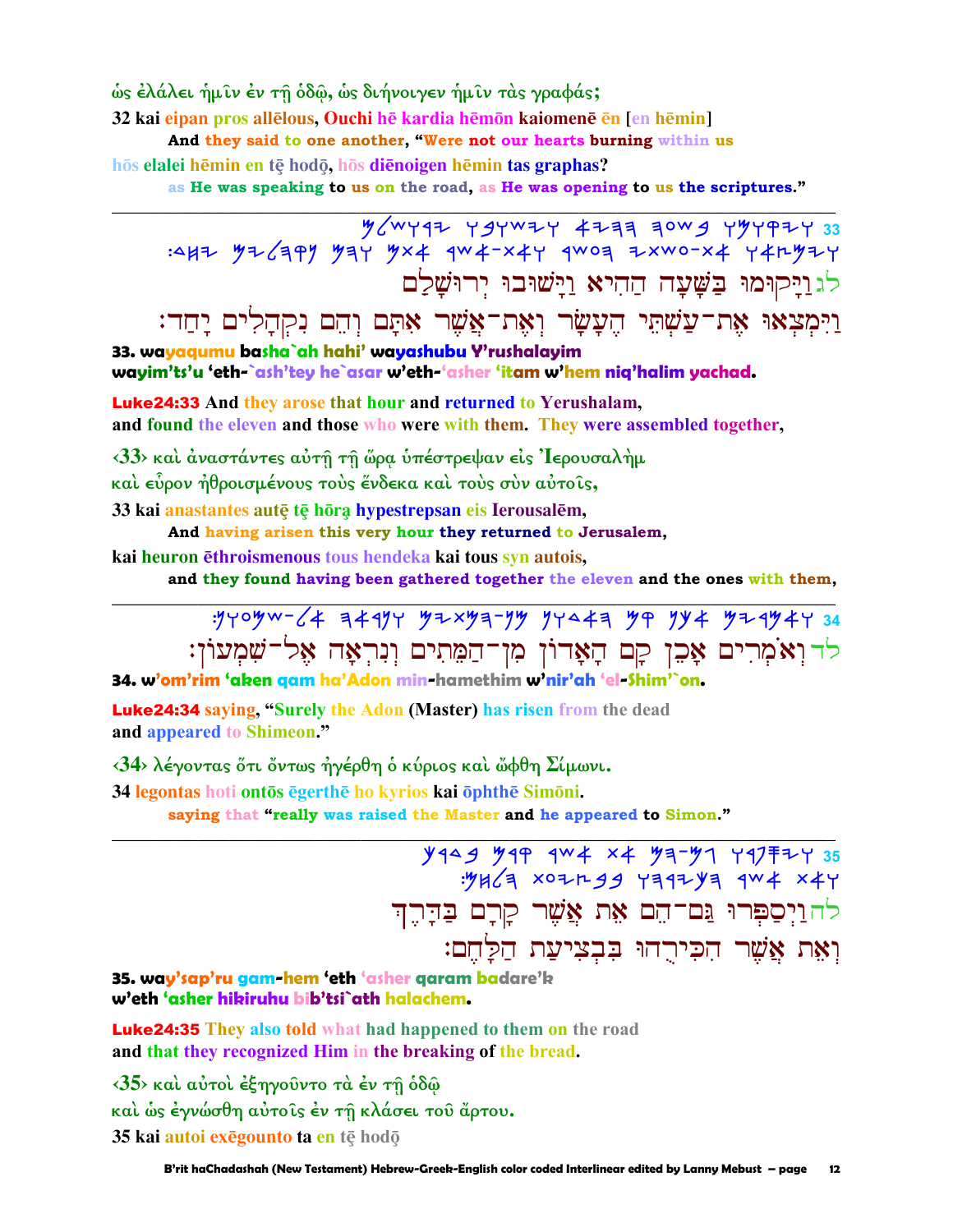And they were explaining the things on the road kai hōs egnōsthē autois en tē klasei tou artou.

and how He was made known to them in the breaking of the bread.

 $\frac{y y}{y}$  ayo yyno owyazy alam yiqay yiqay yayo 36 לו עוֹדָם מְדַבְּרִים כַּדִּבָרִים הָאֵלֵּה וְיָהוּשָׁעַ עַצִמוֹ עַמַד בִּתוֹכַם וַיֹּאמֶר אֱלֵיהֵם שֲׁלוֹם לכם:

36. `odam m'dab'rim kad'barim ha'eleh w'Yahushuà `ats'mo `amad b'thokam wavo'mer 'alevhem shalom lakem.

Luke24:36 They were still speaking words like this when OW534 Himself stood in their midst. He said to them, "Peace to you!"

<36> Ταύτα δέ αύτων λαλούντων αύτος έστη έν μέσω αύτων

και λέγει αύτοις, Ειρήνη ύμιν.

36 Tauta de autōn lalountōn autos estē en mesō autōn

And while these things they speaking, He stood in their midst kai legei autois, Eirēnē hymin.

and He said to them, "Peace to you."

לזוהמה חתו ונבעתו ויחשבו כי־רוּח הם רֹאים:

37. w'hemah chatu w'nib'`athu wayach'sh'bu ki-ruach hem ro'im.

**Luke24:37** But they were shocked and terrified and thought that they were seeing a spirit.

<37> πτοηθέντες δέ και έμφοβοι γενόμενοι έδόκουν πνεῦμα θεωρεῖν.

37 ptoēthentes de

"But having been startled

kai emphoboi genomenoi edokoun pneuma theorein.

and having been afraid they were thinking to see a spirit."

 $7639x 7y 7y6-3y 73764 9747738$ לחויאמר אליהם מה־לכם כי תבהלו וִלַמָּה תַעֲלֵינָה מַחֲשָׁבוֹת בִּלְבַבְבֶם:

38. wayo'mer 'aleyhem mah-lakem ki thibahelu w'lamah tha`aleynah machashaboth bil'bab'bem.

Luke24:38 He said to them, "What is it to you that you are alarmed, and why have such thoughts come up to your hearts?"

<38> και είπεν αύτοις, Τί τεταραγμένοι έστε και διά τί διαλογισμοι άναβαίνουσιν έν τη καρδία ύμων; 38 kai eipen autois. Ti tetaragmenoi este,

And He said to them "Why have you been troubled,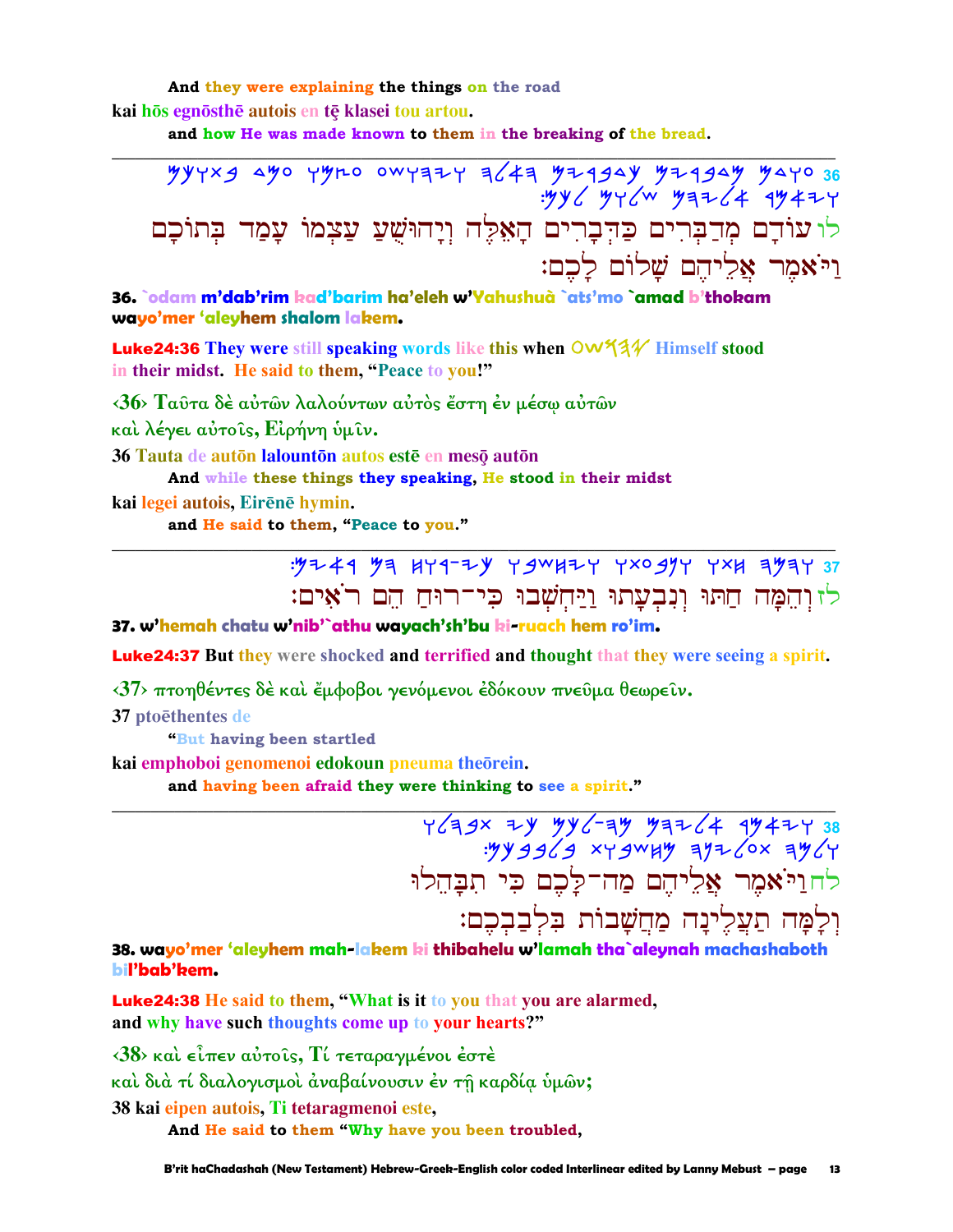kai dia ti dialogismoi anabainousin en tē kardia hymōn? and why do doubts arise in your hearts?"

לטראו את־יַדי ואת־רַגִלי כִּי אַנֹכִי הוּא מַשִׁשׁוּנִי וּרְאוּ כִּי רוּחַ אֵין לוֹ בַּשַׂר וַעֲצָמוֹת כַּאֲשֶׁר אַתָּם רֹאִים בִּי: 39. r'u 'eth-vaday w'eth-rag'lay ki 'anoki hu' mash'shuni

ur'u ki ruach 'eyn lo basar wa`atsamoth ka'asher 'atem ro'im bi.

**Luke24:39** "See My hands and My feet, for I am He! Touch Me and see, for a spirit does not have flesh and bones as you see I have."

<39> ίδετε τας χείράς μου και τους πόδας μου ότι έγώ είμι αυτός· ψηλαφήσατέ με καὶ ἴδετε, ὅτι πνεῦμα σάρκα καὶ ὀστέα οὐκ ἔχει καθὼς ἐμὲ θεωρεῖτε ἔχοντα.

39 idete tas cheiras mou kai tous podas mou hoti ego eimi autos; psēlaphēsate me "You see My hands and My feet that I am Myself. Touch Me

kaj idete, hoti pneuma sarka kaj ostea ouk echej kathos eme theoreite echonta. and see, because a spirit flesh and bones does not have as you see Me having."

> $7647$   $474947-x4$   $494$   $404$   $777$   $40$  $77/19$   $x4y$   $y747$   $x4$   $y x4$   $y x4$   $y49$ מוַיִהִי כַּאֲשֶׁר הִבֶּר אֶת־הַהִּבָרִים הָאֵלֶה הראה אתם את ידיו ואת רגליו:

### 40. way'hi ka'asher diber 'eth-had'barim ha'eleh her'ah 'otham 'eth yadayu w'eth rag'layu.

**Luke24:40** And it came to pass as He spoke these words, He showed them His hands and His feet.

 $\langle 40 \rangle$  και τούτο είπων έδειξεν αύτοις τας χειρας και τους πόδας.

40 kai touto eipon edeixen autois tas cheiras kai tous podas.

And this having said He showed them His hands and His feet.

 $733 x 27 314 y x 32 44 42 43 444 45 46 47 47 48 49 40 40 41 41 42 43 444 45 47 48 49 40 40 41 41 42 43 444 45 47 48 49 40 41 41 42 43 444 44 45 46 47 47 48 49 40 41 41 42 43 444 44 45 46 47 48 49 40 41 41 42 43 444 45 46 47$ מא והם עוד לֹא הֵאֵמִינוּ מִשְׂמִחָה וַיִּתְמָהוּ וַיֹּאמֶר אַלֵיהֵם הַיָּשׁ־לַכֶם פֹּה אֹכֶל:

41. w'hem `od lo' he'eminu misim'chah wayith'mahu wayo'mer 'aleyhem hayesh-lakem poh 'okel.

**Luke24:41** They still did not believe out of their joy, and they were amazed. He said to them, "Do you have any food here?"

 $(41)$  έτι δέ απιστούντων αύτων από της χαρας και θαυμαζόντων είπεν αύτοις, "Έχετέ τι βρώσιμον ἐνθάδε;

41 eti de apistounton auton apo tes charas B'rit haChadashah (New Testament) Hebrew-Greek-English color coded Interlinear edited by Lanny Mebust - page  $14$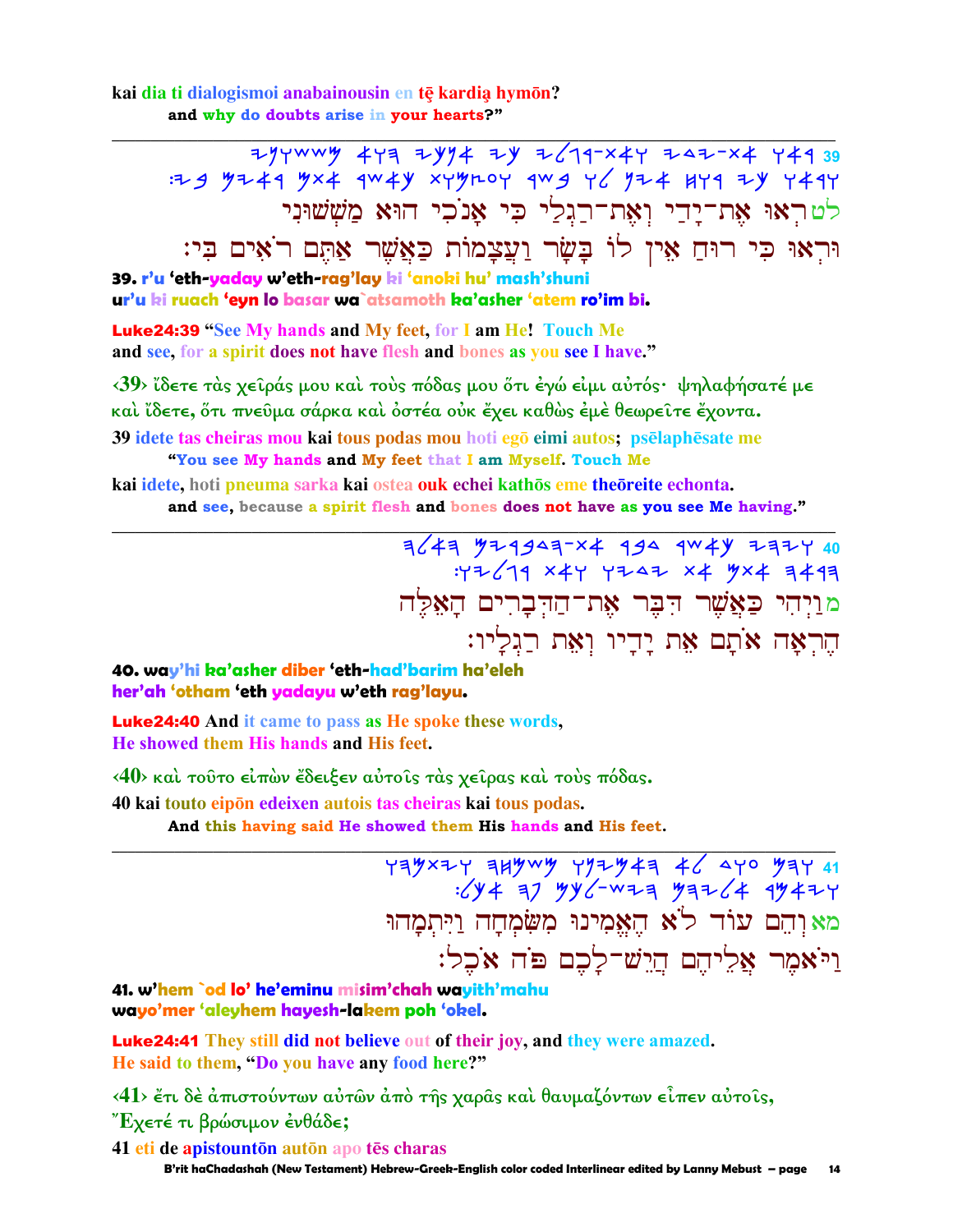And still disbelieving them from the joy kai thaumazontōn eipen autois. Echete ti brōsimon enthade? and being amazed, He said to them, "Have you some food here?"

> : (Wga Jyr 80My) Zy (r Ja xyzxy y (yyxzy 42 מבויִתְנוּ לוֹ חֲתִיכָת דֵג צַלוּי (וּמְעַט צוּף דִּבָשׁ):

> > $: 43779706$  (  $y + 749799943$

מג וַיִּקַח וַיֹּאָכָל לְעֵינֵיהֵם:

42. wayit'nu lo chathikath dag tsaluy (um'`at tsuph d'bash).

**Luke24:42** They gave Him a portion of roasted fish, {and little honeycomb};

<42> οι δέ έπέδωκαν αύτῶ ιχθύος όπτοῦ μέρος, και ἀπό μελισσίου κηρίου· 42 hoi de epedōkan autō ichthuos optou meros[, kai apo melissiou kēriou]. And they gave Him fish of a broiled a part, and from a honey comb.

43. wayigach wayo'kal l'`eyneyhem.

**Luke24:43** He took and ate before the eyes.

<43> και λαβών ένώπιον αύτων έφαγεν.

43 kai labon enopion auton ephagen.

And having taken it, before them He ate it.

 $.976$  explan wu zariyi ya katika ya katika ya katika ya katika ya katika ya katika ya katika ya katika ya katika ya k מה ויֹאמֶר אֱלֵיהֶם אֶלֶה הֶם הַדִּבְרִים אֱשֶׁר דִּבְרִתִּי אֲלִיכֵם בִּעוֹד הֵיוֹתִי עִמֲכֵם כִּי הִמַּלֵא יִמַּלֵא כָל־הַכַּתוּב עַלֵי בְּתוֹרֵת מֹשֶׁה וּבַנְּבִיאָים וּבַתְּהִלְים:

44. wayo'mer 'aleyhem 'eleh hem had'barim 'asher dibar'ti 'aleykem b'`od heyothi `imakem ki himale' yimale' kal-haKathub `alay b'Thorath Mosheh ubaN'bi'im ubaT'hilim.

**Luke24:44** He said to them, "These are the words which I spoke to you while I was still with you. For every scripture about Me shall surely be fulfilled in the Law of Mosheh and in the Prophets and in the Psalms."

<44> Είπεν δέ πρός αύτούς, Ούτοι οι λόγοι μου οΰς έλάλησα πρός υμας έτι ὢν σὺν ὑμῖν, ὅτι δεῖ πληρωθῆναι πάντα τὰ γεγραμμένα έν τῶ νόμφ Μωϋσέως καὶ τοῖς προφήταις καὶ ψαλμοῖς περὶ ἐμοῦ. 44 Eipen de pros autous, Houtoi hoi logoi mou hous elalesa pros hymas And He said to them, "These words of Me which I spoke to you eti ön syn hymin, hoti dei plērōthēnai panta while being with you, that it is necessary to be fulfilled all the things ta gegrammena en tō nomō Mōuseōs kai tois prophētais

having been written in the law of Moses and the prophets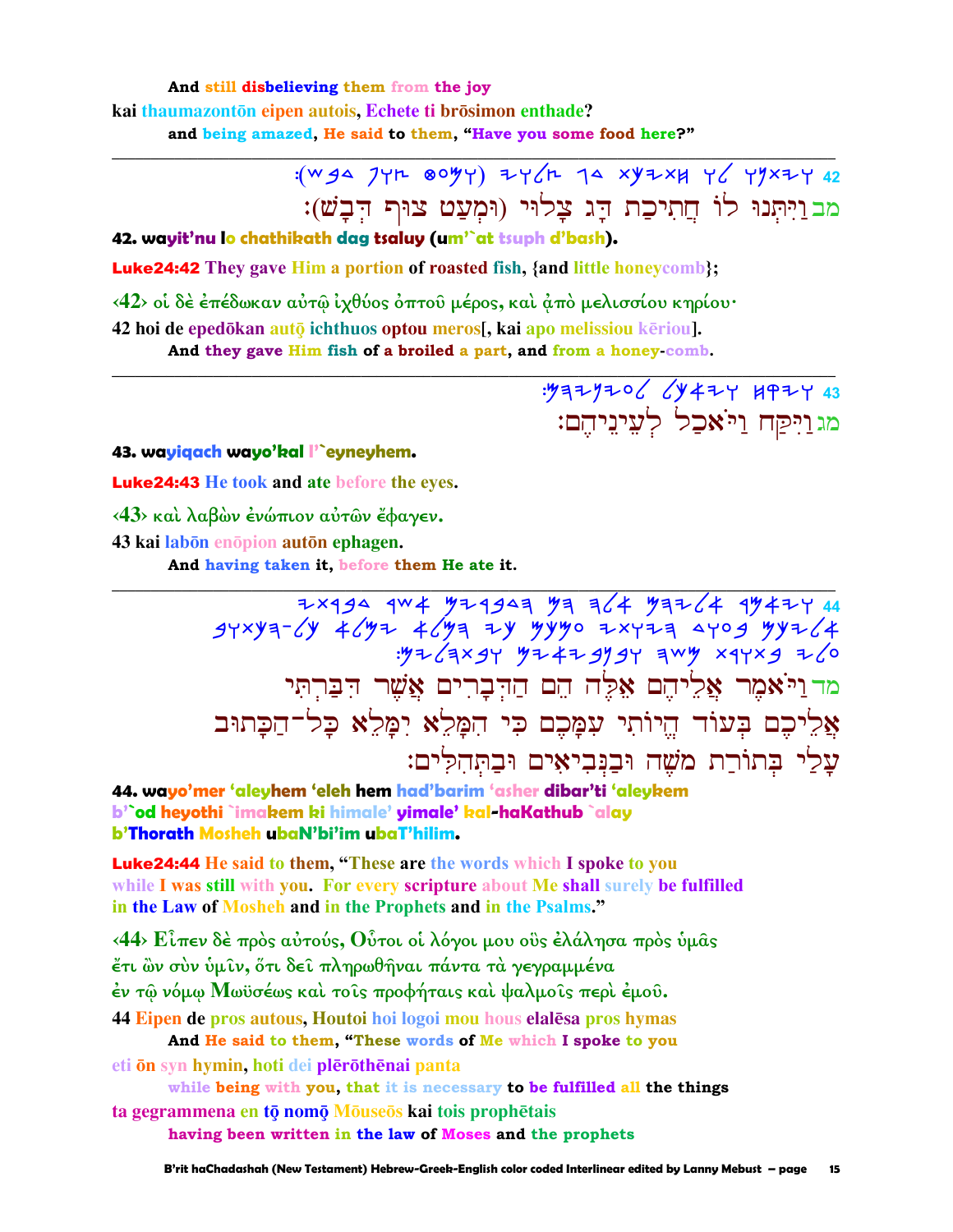מה אַז פַּתַח אֵת־לִבָּם לְהַבְין אֵת־הַכִּתוּבִים:

45. 'az pathach 'eth-libam l'habin 'eth-hak'thubim.

**Luke24:45** Then He opened their hearts to understand the Scriptures.

<45> τότε διήνοιξεν αύτων τον νουν του συνιέναι τας γραφάς·

45 tote dienoixen auton ton noun tou synienai tas graphas;

Then He opened up their minds to understand the scriptures.

HZWYA AYOZ 9W4 9IYY YYY YY YAAL 4947Y 46 מוּוַיֹּאמֶר אֲלֵיהֶם כֵּן כָתוּב וְכֵן נִגְזָר אֲשֶׁר יְעֻגָּה הַמָּשִׁיחַ וְיַקוּם מְן־הַמֶּתִים בַּיּוֹם הַשָּׁלְישִׁי:

46. wayo'mer 'aleyhem ken kathub w'ken nig'zar 'asher y'`uneh haMashiyach w'yaqum min-hamethim bayom hash'lishi.

Luke24:46 He said to them, "Thus it is written, and thus it is decreed that the Mashiyach shall be afflicted and shall arise from the dead on the third day,"

 $\langle 46 \rangle$  και είπεν αύτοις ότι θύτως γέγραπται παθειν τον Χριστον και άναστήναι έκ νεκρών τη τρίτη ήμέρα,

46 kai eipen autois hoti Houtos gegraptai pathein ton Christon

And He said to them "Thus it has beeen written to suffer the Anointed One kai anastēnai ek nekrōn tē tritē hēmerą,

and to rise again from the dead on the third day,"

394 x 494 444 x 444 47 מזוַאֲשֶׁר תִּקַרֶא בִשָּׁמוֹ תִּשׁוּבָה וּסְלִיחַת הַחֲטָאִים בְּכָל־הַגּוֹיִם הַחֵל מִיִרוּשַׁלַם:

47. wa'asher tiqare' bish'mo t'shubah us'lichath hachata'im b'kal-hagoyim hachel miYrushalam.

**Luke24:47** "and that repentance should be proclaimed in His name and the forgiveness of sins among all the nations beginning with Yerushalam."

<47> και κηρυχθήναι έπι τω ονόματι αύτου μετάνοιαν είς άφεσιν αμαρτιων είς πάντα τα έθνη. αρξάμενοι από Ιερουσαλήμ

47 kai kērychthēnai epi tō onomati autou metanoian eis aphesin hamartion

"and to be preached in his name repentance for the forgiveness of sins eis panta ta ethnē, arxamenoi apo Ierousalēm

to all the nations having begun from Jerusalem."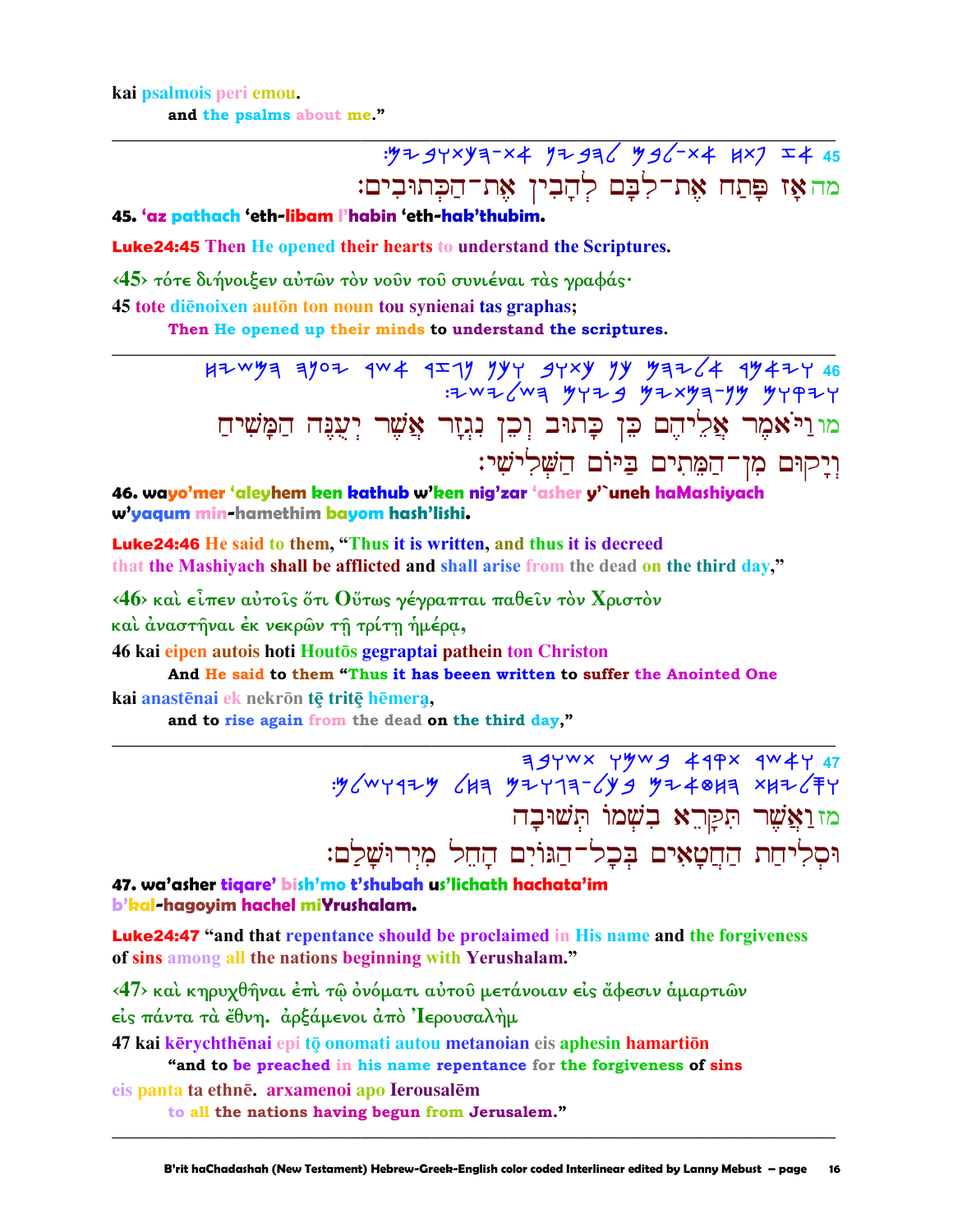$3647$   $474947$   $380$   $4847$   $48$ מחוְאַתֶּם עֵרֵי הַדִּבָרִים הַאַּלֵּה:

#### 48. w'atem `edey had'barim ha'eleh.

**Luke24:48 "You are witnesses of these things."** 

 $\langle 48 \rangle$  υμείς μάρτυρες τούτων.

48 hymeis martyres touton.

"You are to be witnesses of these things."

294 XHO97 X4 YY6 H64W 29777 49  $.94499$  IO YWg/x-ZY AO g/wyqz qzog ygw gx4y מטוהִדְנִנִי שׁוֹלֵחַ לַכֶם אֶת הַבְטַחַת אַבִי

וְאַתֵּם שִׁבוּ בַּעִיר יִרוּשַׁלַיִם עַד כִּי־תִלְבִּשׁוּ עֹז מִמַּרוֹם:

### 49. w'hin'ni sholeach lakem 'eth hab'tachath 'abi w'atem sh'bu ba`ir Y'rushalayim `ad ki-thil'b'shu `oz mimarom.

**Luke24:49** "And behold, I am sending the promise of My Father upon you. As for you, remain in the city of Yerushalayim until you are clothed with strength from the heights."

<49> και [ιδού] έγω αποστέλλω την επαγγελίαν του πατρός μου έφ' υμας· ύμεις δέ καθίσατε έν τη πόλει έως ού ένδύσησθε έξ ύψους δύναμιν.

49 kai [idou] ego apostello ten epaggelian tou patros mou eph' hymas;

And behold, I send the promise of My Father to you;

hymeis de kathisate en tē polei heos hou endysesthe ex huuous dynamin.

but you sit in the city until you may be clothed with the heights power."

2) 2) 22 3-40 420 6 2749-64 742 2727 50 נוַיוֹצִיאָם אֶל־מִחוּץ לָעִיר עַד־בֵּית הִינִי ַרִַּּשָׂא אֶת־יָדִיוּ רַיִּבָרֵכֶם:

50. wayotsi'em 'el-michuts la`ir `ad-Beyth Hini wayisa' 'eth-yadayu way'barakem.

**Luke24:50 He led them outside the city as far as Beyth Hini,** and He lifted His hands and blessed them.

 $\langle 50 \rangle$  Έξήγαγεν δέ αύτους [έξω] έως προς Βηθανίαν, και έπάρας τας χείρας αύτου ευλόγησεν αυτούς. 50 Exegagen de autous [exo] heos pros Bethanian,

And He led out them outside as far as to Bethany,

kai eparas tas cheiras autou eulogēs en autous.

and having lifted up His hands He blessed them.

 $73\frac{1}{10}$   $40\frac{1}{10}$   $40\frac{1}{10}$   $40\frac{1}{10}$   $40\frac{1}{10}$   $40\frac{1}{10}$   $40\frac{1}{10}$   $40\frac{1}{10}$   $40\frac{1}{10}$   $40\frac{1}{10}$   $40\frac{1}{10}$   $40\frac{1}{10}$   $40\frac{1}{10}$   $40\frac{1}{10}$   $40\frac{1}{10}$   $40\frac{1}{10}$   $40\frac{1}{10}$  נאַוַיִּהִי בִּבָרֵכוֹ אֹתָם וַיִּפָּרֵד מֵעֲלֵיהֵם וַיִּנַּשָׂא הַשָּׁמַיִמָה:

51. way'hi b'barako 'otham wayipared me`aleyhem wayinase' hashamay'mah.